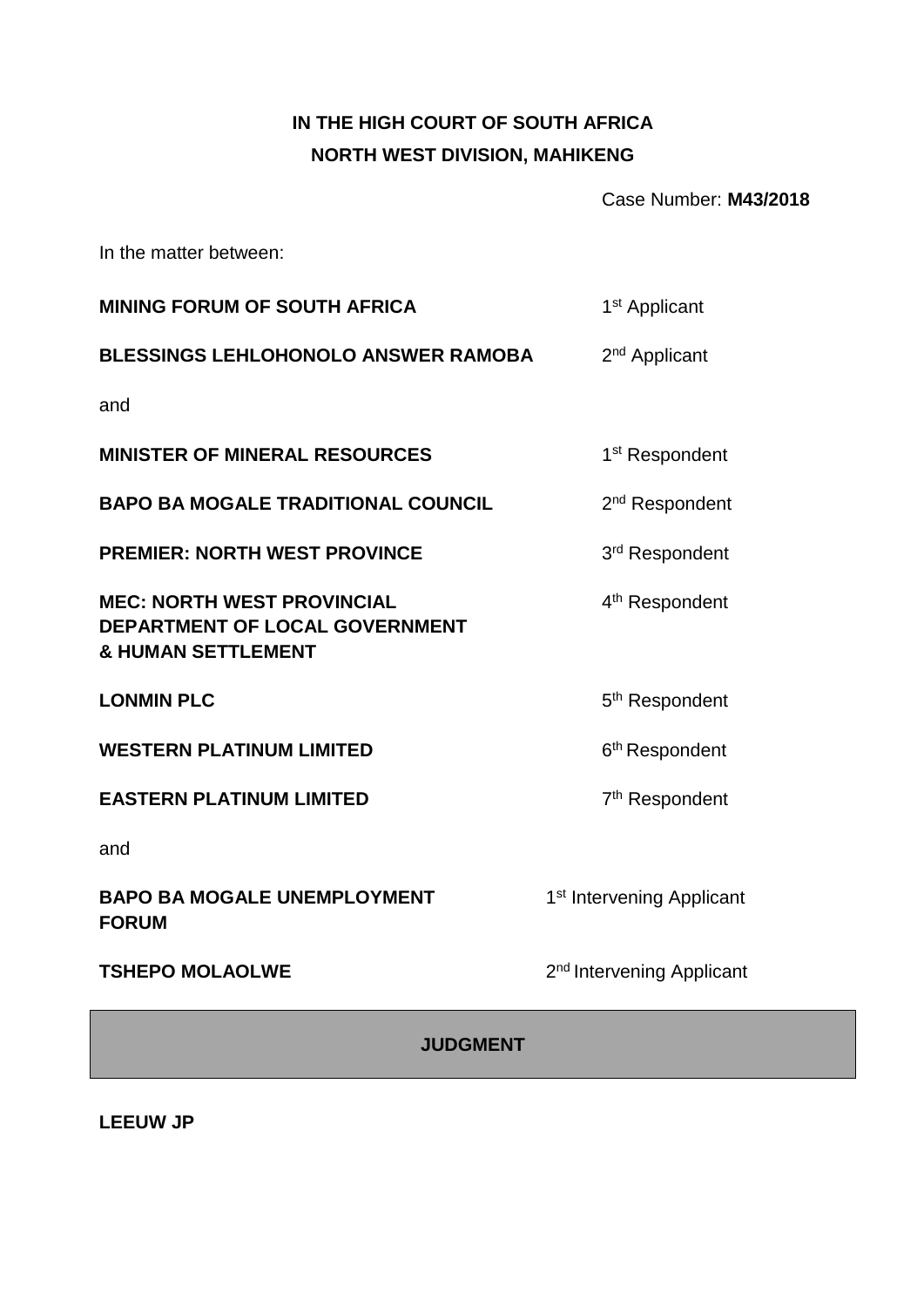### **Introduction**

- [1] The applicants approached this Court seeking the following order in terms of the Notice of Motion:
	- "1. An order declaring that the First Respondent has acted in breach of his statutory obligations, imposed by the Mineral and Petroleum Resources Development Act 28 of 2002, by failing to act against the Fifth Respondent for its failure to implement the Social and Labour Plans over the period 2014 until 2017; and
	- 2. An order declaring the conduct of the First, Fifth, Sixth and Seventh Respondents, separately alternatively jointly, to be unlawful and inconsistent with section 24(b)(iii) of the Constitution of the Republic of South Africa; and
	- 3. An order directing the First Respondent to suspend the mining right(s) and/or permit(s) granted to the Fifth, Sixth and Seventh Respondents, in respect of its Marikana operations, until such time as the Fifth, Sixth and Seventh Respondents have complied with obligations in terms of the Social and Labour Plan for 2014 – 2018; and
	- 4. An interdict restraining the Fifth, Sixth and Seventh Respondents from disposing, ceding and/or transferring the mining right(s) and/or permits(s) granted by the Department of Mineral Resources in respect of its Marikana operations, pending the implementation of its obligations arising from the Social and Labour Plan 2014 – 2018; and
	- 5. That the First, Fifth, Sixth and Seventh Respondents separately alternatively jointly be ordered to pay costs of this application in the event of the matter being opposed."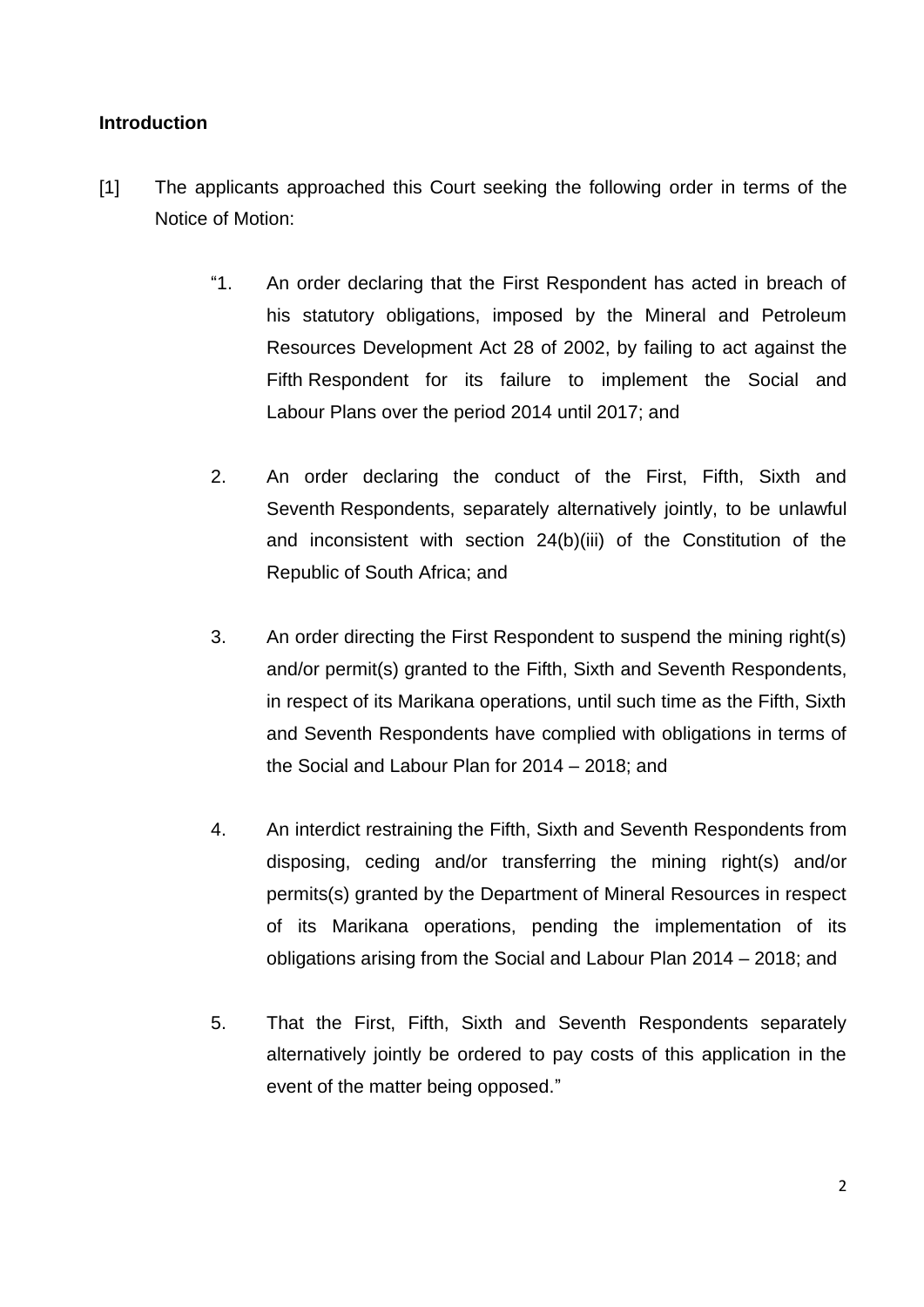[2] The application is opposed by the first, fifth, sixth and seventh respondents. The second, third and fourth respondents did not enter appearance and there is no order sought against them. The first and second Intervening applicants only filed a founding affidavit deposed to by the second Intervening applicant, however neither party filed heads of argument nor made oral submissions before Court.

# **Parties**

- [3] The first applicant, the Mining Forum of South Africa (the Mining Forum) is a registered non-profit organization established in terms of the Non-Profit Organization Act.<sup>1</sup> The Mining Forum was appointed by Bapo-Ba-Mogale Traditional Council to represent the interests of its communities in relation to compliance with the Social and Labour Plans submitted by all mines operating in the land of the Bapo-Ba-Mogale tribe.<sup>2</sup>
- [4] The second applicant, Blessings Lehlohonolo Answer Ramoba (Ramoba) is the president of the Mining Forum, who states that he is acting on behalf of the Mining Forum, having been duly authorized through a resolution taken by the Governing Board thereof. Although the Mining Forum is an entity distinct from its members, Ramoba attests that he is also cited in these proceedings in his personal capacity. The reason thereof is not clear.
- [5] The first respondent is the Minister of Mineral Resources (the Minister) who is the executive head of the Department of Mineral Resources (the Department) has been cited in his representative capacity as prescribed by Section 2 of the State Liability Act 20 of 1957.<sup>3</sup> Reference to the Minister will interchangeably be referred as the Department or officials of the Department.

l

#### "**Proceedings to be taken against executive authority of department concerned**

(1) In any action or other proceedings instituted by virtue of the provisions of section 1, the executive authority of the department concerned must be cited as nominal defendant or respondent.

<sup>1</sup> Act No. 71 of 1997.

<sup>2</sup> See para 23 below.

<sup>3</sup> Section 2 provides that: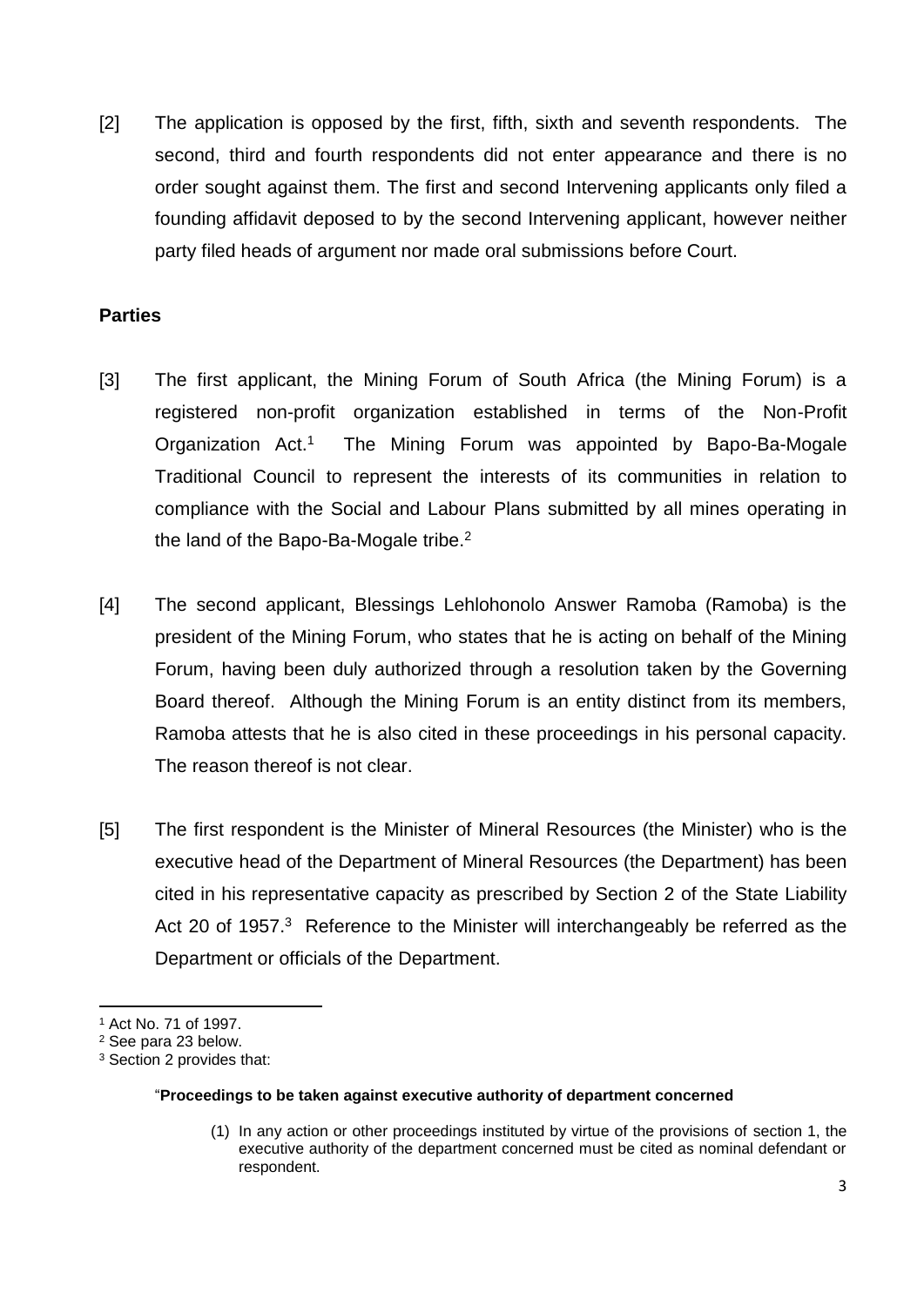- [6] The second respondent is the Bapo-Ba-Mogale Traditional Council (the Traditional Council). The third respondent is the Premier of the North West Province (the Premier) and the fourth respondent is the Member of the Executive Council of the North West Provincial Department of Local Government and Human Settlement (the MEC).
- [7] The fifth respondent, Lonmin PLC (Lonmin) is a duly registered public company incorporated in terms of the Company Laws of the United Kingdom and conducts business at Melrose North, Gauteng Province and Marikana.
- [8] The sixth respondent, Western Platinum Limited (Western Platinum); and the seventh respondent (Eastern Platinum) are also duly registered public companies, whose principal place of business is at Middlekraal Farm in Marikana within the North West Province.
- [9] First intervening applicant, the Bapo-Ba-Mogale Unemployment Forum (Unemployment Forum), represented in these proceedings by the second intervening applicant, Tshepo Molaolwe (Molaolwe), alleges that the Unemployment Forum is "an unincorporated association of the young persons who are children of the members of the community of Bapo-Ba-Mogale." They also state that Molaolwe is the Chairperson thereof and that it has a substantial interest in these proceedings in that they have raised several concerns with the governance of the Premier relating to lack of employment or job opportunities for the young people within the Bapo-Ba-Mogale communities.

# **Background**

 $\overline{\phantom{a}}$ 

[10] Lonmin, the Western and Eastern Platinum are holders of various mining right licences as defined in Section 5 of the Mineral and Petroleum Resources

<sup>(2)</sup> The plaintiff or applicant, as the case may be , or his legal representative must, within seven days after a summons or notice instituting proceedings and in which the executive authority of a department is cited as nominal defendant or respondent has been issued, serve a copy of that summons or notice on the State Attorney."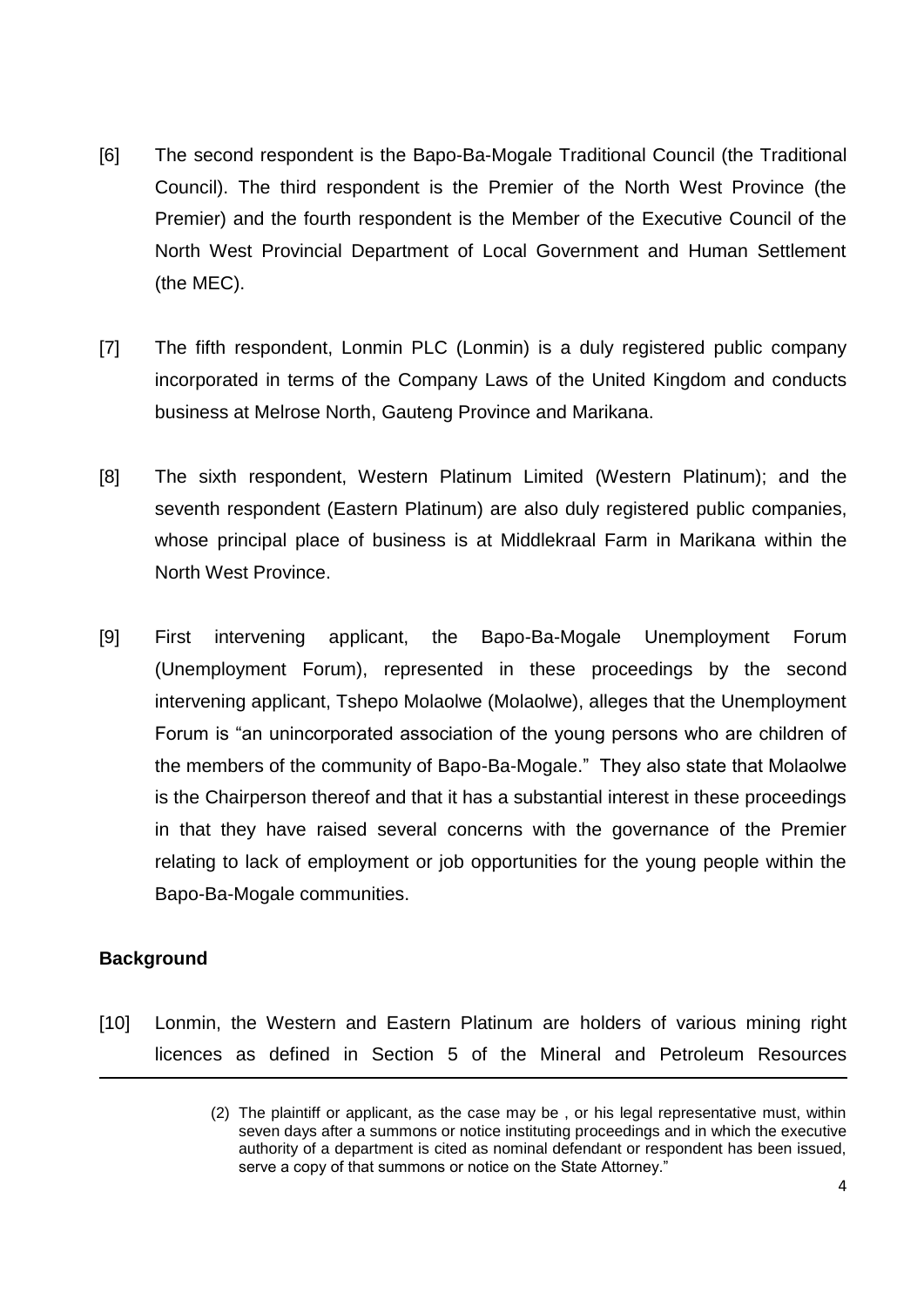Development Act, (the MPRDA)<sup>4</sup> which licences were issued by the Department. These entities will cumulatively be referred to as Lonmin.

- [11] The MPRDA prescribes that a holder of a mining right must amongst others, submit a Labour and Social Plan which is in line with the objectives of the MPRDA, and behoves the holder of mining rights to contribute towards the socio economic development of the areas within which they are operating.<sup>5</sup>
- [12] It is common cause that Lonmin submitted its Social and Labour Plan to the Department, for the period **October 2013** to **September 2018**. The Department received complaints from the community in relation to allegations of Lonmin's noncompliance with the Social and Labour Plan. Consequently, on the **19** and **26 July 2017**, a meeting was held between the representatives of the Traditional Council, Lonmin and the officials of the Department to address concerns raised by the community in that regard. Pursuant to the meeting, the Department conducted a Social and Labour Plan audit on **10** and **11 August 2017**. The audit revealed that Lonmin failed to meet its targets in respect of, amongst others, the Human Resources Development Programme and that Lonmin was behind schedule with regard to the implementation of the Local Economic Development Programme.
- [13] Lonmin was directed by the Department to submit, within a period of 14 working days, a detailed action plan, on how it intended to address the backlog and all other issues identified, which amongst others, included the projects on bakery and brickmaking. Lonmin was also directed to provide a list of local contractors employed to implement the local Economic Development Projects at the Mnxekazi Junior Secondary School, and submit verification of non-fronting in respect of procurement which was inadequate.
- [14] Lonmin conceded that it had not fully complied with its Social and Labour Plan, the reasons being amongst others, that it experienced a "steep decline on financial results" occasioned by the "slump in commodity prices and increased costs and the

 $\overline{a}$ <sup>4</sup> Act 28 of 2002.

 $5$  See Section 2(i) of MPRDA in para 28 below and Section 25(2)(f) & (h) of MPRDA in para 29 below.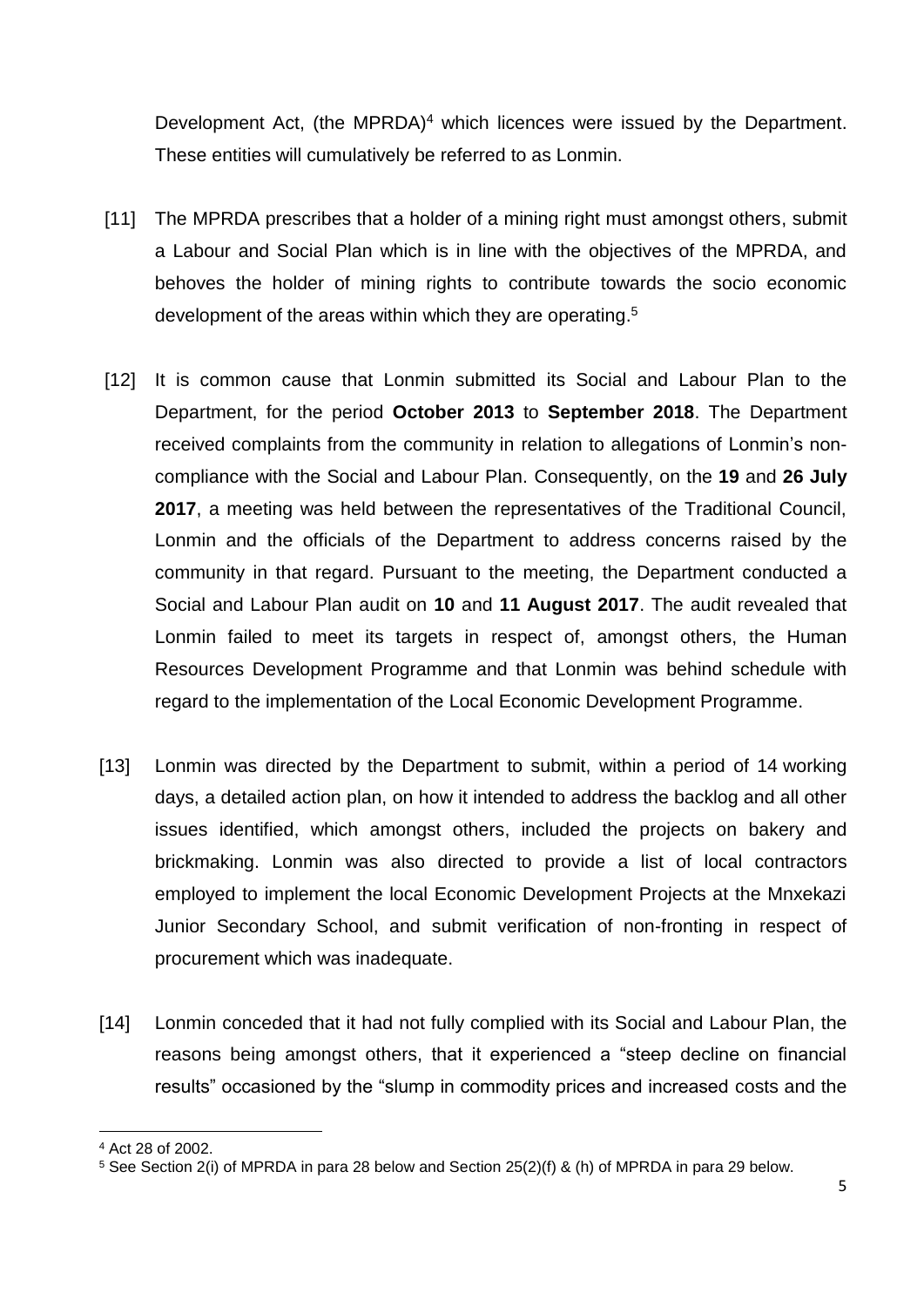protracted strike actions which adversely impacted on its total revenue." These and other factors resulted in Lonmin's net cash balance falling from 201 million US dollars as at **30 September 2013**, to a net debt of 29 million US dollars as at end **September 2014**.

- [15] Furthermore, the tough operating environment persisted into 2016 which compelled Lonmin to apply austerity measures aimed at preserving the company. However, despite the financial constraints experienced, Lonmin committed itself to implementing some of the non-viable projects which it had intended to replace. Lonmin intended to apply for an amendment of its Social and Labour Plan, which amendments were to be discussed with the Department. Lonmin and the officials of the Department continued with engagements relating to the Social and Labour Plan. Consequently, Lonmin submitted its revised action plan on two different occasions which action plans were not accepted, because of certain shortfalls identified by the Department.
- [16] As a result on **28 November 2017**, the Department issued a notice in terms of Section 93(1)(b)(i) of the MPRDA, (Section 93 Notice)<sup>6</sup> wherein Lonmin was directed to suspend all mining activities with immediate effect, and also directed Lonmin to address the issues raised in the notice. Lonmin was warned that failure to remedy the concerns before **5 December 2017** would result in the invocation of the provisions of Section 47 of the MPRDA.<sup>7</sup> In response Lonmin made

 $\overline{\phantom{a}}$ 

<sup>7</sup> Section 47 provides that:

<sup>6</sup> Section 93 provides that:

<sup>&</sup>quot;(1) If an authorized person finds that a contravention or suspected contravention of, or failure to comply with – …

<sup>(</sup>b) any term or condition of any right, permit or permission of any other law granted or issued or an environmental authorisation issued, has occurred or is occurring on the relevant reconnaissance, exploration, production, prospecting mining or retention area or place where prospecting operations or mining operations or processing operations are being conducted, such a person may –

<sup>(</sup>i) order the holder of the relevant right permit or permission, or the person in charge of such area, any person carrying out or in charge of the carrying out of such activities or operations or the manager, official, employee or agent of such holder or person to, take immediate rectifying steps." And also see Section 91(4) para 30 below.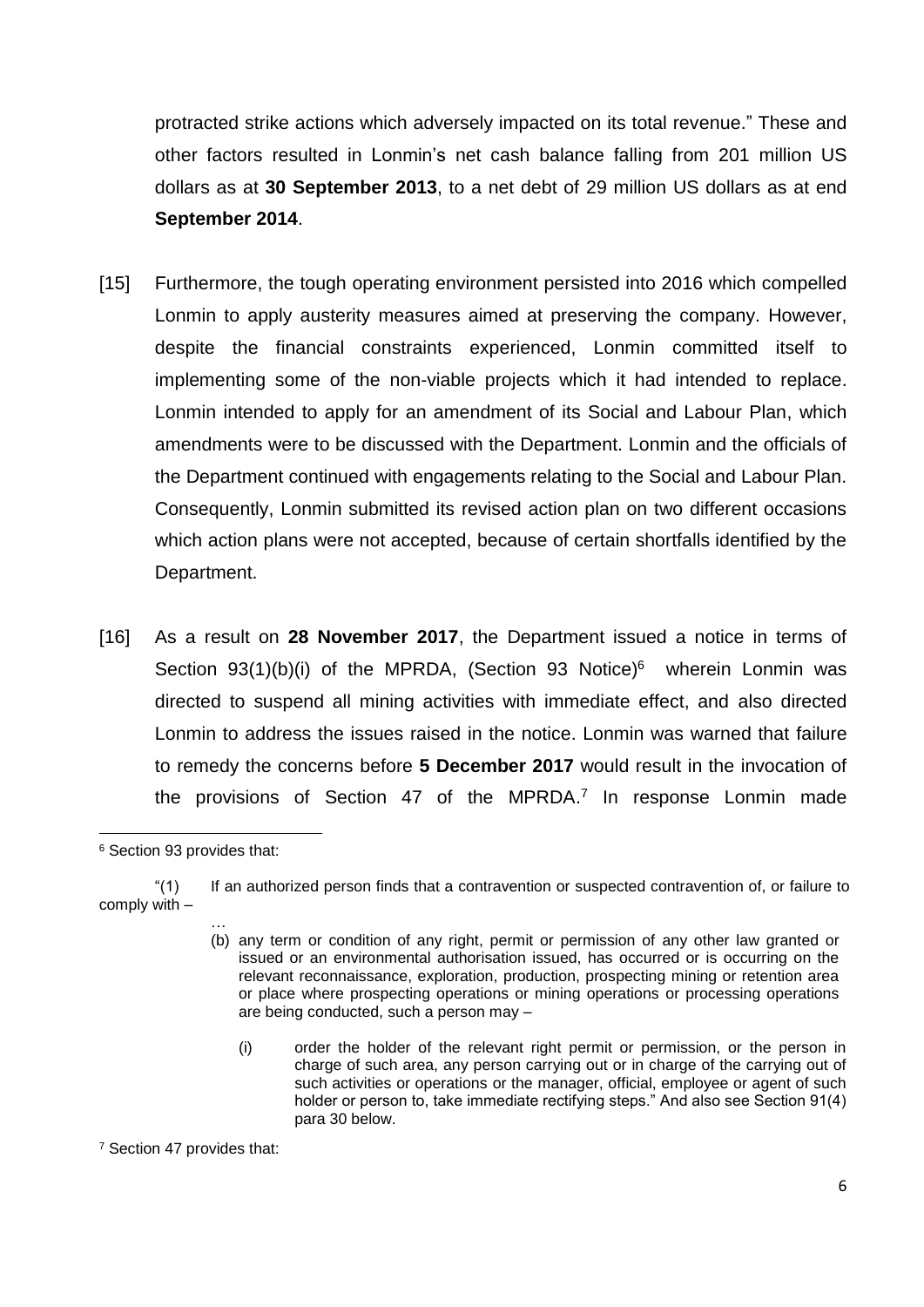representations per letter dated **1 December 2017**, wherein it undertook to comply with the requirements set out in the template as provided by the Department in the Section 93 notice. On the same day, **1 December 2017,** the Acting Chief Director of the Department, purporting to act in terms of Section  $103(1)$  of the MPRDA<sup>8</sup>, and

"(1) Subject to subsections (2), (3) and (4), the Minister may cancel or suspend any reconnaissance permission, prospecting right, mining right, mining permit or retention permit or holders of old order rights or previous owner of works if the holder or owner thereof—

(a) is conducting any reconnaissance, prospecting or mining operation in contravention of this

Act;

 $\overline{a}$ 

(b) breaches any material term or condition of such right, permit or permission;

(c) is contravening any condition in the environmental authorisation; or

(d) has submitted inaccurate, false, fraudulent, incorrect or misleading information for the purpose of the application or in connection with any matter required to be submitted under this Act.

(2) Before acting under subsection (1), the Minister must—

(a) give written notice to the holder indicating the intention to suspend or cancel the right;

(b) set out the reasons why he or she is considering suspending or cancelling the right;

(c) afford the holder a reasonable opportunity to show why the right, permit or permission should not be suspended or cancelled; and

(d) notify the mortgagee, if any, of the prospecting right, mining right or mining permit concerned of his or her intention to suspend or cancel the right or permit.

 (3) The Minister must direct the holder to take specified measures to remedy any contravention, breach or failure.

 (4) If the holder does not comply with the direction given under subsection (3), the Minister may act under subsection (1) against the holder after having-

- (a) given the holder a reasonable opportunity to make representations; and
- (b) considered any such representations.

(5) The Minister may by written notice to the holder lift a suspension if the holder—

- (a) complies with a directive contemplated in subsection (3); or
- (b) furnishes compelling reasons for the lifting of the suspension." Also see para 31 below.

<sup>8</sup> Section 103 provides that:

"(1) The Minister may, subject to such conditions as he or she may impose, in writing delegate any power conferred on him or her by or under this Act, except a power to make regulations or deal with any appeal in terms of section 96, and may assign any duty so imposed upon him or her to the Director-General, the Regional Manager or any officer.

(2) The Minister may, in delegating any power or assigning any duty under subsection (1), authorise the further delegation of such power and the further assignment of such duty by a delegatee or assignee.

(3) The Director-General, the Regional Manager or any other officer to whom a power has been delegated or to whom a duty has been assigned by or under this Act, may in writing delegate any such power or assign any such duty to any other officer.

(4) The Minister, Director-General, Regional Manager or officer may at any time—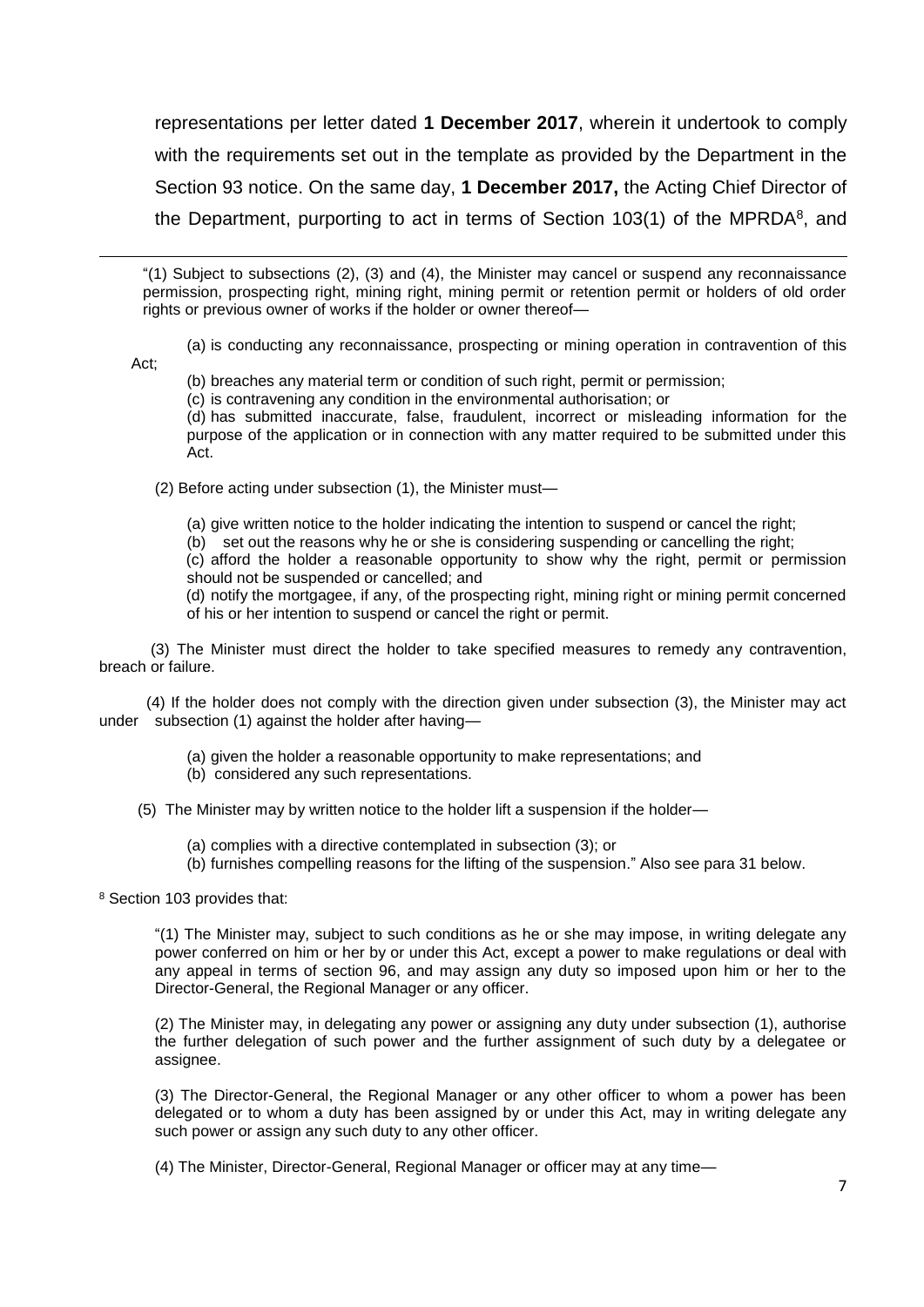read with Section 93(2)<sup>9</sup> of the MPRDA withdrew the Section 93 notice. He, however directed Lonmin to submit a revised action plan by not later than **16 January 2018**.

[17] An action plan was submitted on **16 January 2018**, which was still found to be wanting by the Department. Lonmin submitted a further revised action plan on **26 January 2018.** The Department was satisfied with the revised action plan and found that it addressed the concerns raised in the Section 93 notice. Henceforth, Lonmin was operating in terms of the amended Social and Labour Plan of the **26 January 2018,** which was approved by the Department.

#### **Submissions**

- [18] Applicant, through Ramoba, submits that:
	- "(a) the Minister "failed to take positive steps to ensure that Lonmin complies with its obligations". He provided a list of projects stipulated
	- in the Social and Labour Plan, which it alleges were commitments not fulfilled by Lonmin;
	- (b) Lonmin did not comply with the Section 93(1) notice and that the Minister was obliged to act in terms of Section 47 of the Act, to either suspend or cancel the mining rights authorizing the mining operations conducted by Lonmin. He further submits that failure by the Minister to

(5) The Minister, Director-General, Regional Manager or officer is not divested of any power or exempted from any duty delegated or assigned by him or her."

<sup>9</sup> Section 93(2) provides that:

 $\overline{a}$ 

"The Director-General must confirm or set aside any order contemplated in subsection (1) *(a)* or *(b)*." See also para 30 below.

*<sup>(</sup>a)* withdraw a delegation or assignment made in terms of subsection (1), (2) or (3), as the case may be; and

*<sup>(</sup>b)* withdraw or amend any decision made by a person exercising a power or performing a duty delegated or assigned in terms of subsection  $(1)$ ,  $(2)$  or  $(3)$ , as the case may be: Provided that no existing rights of any person shall be affected by such withdrawal and amending of decision."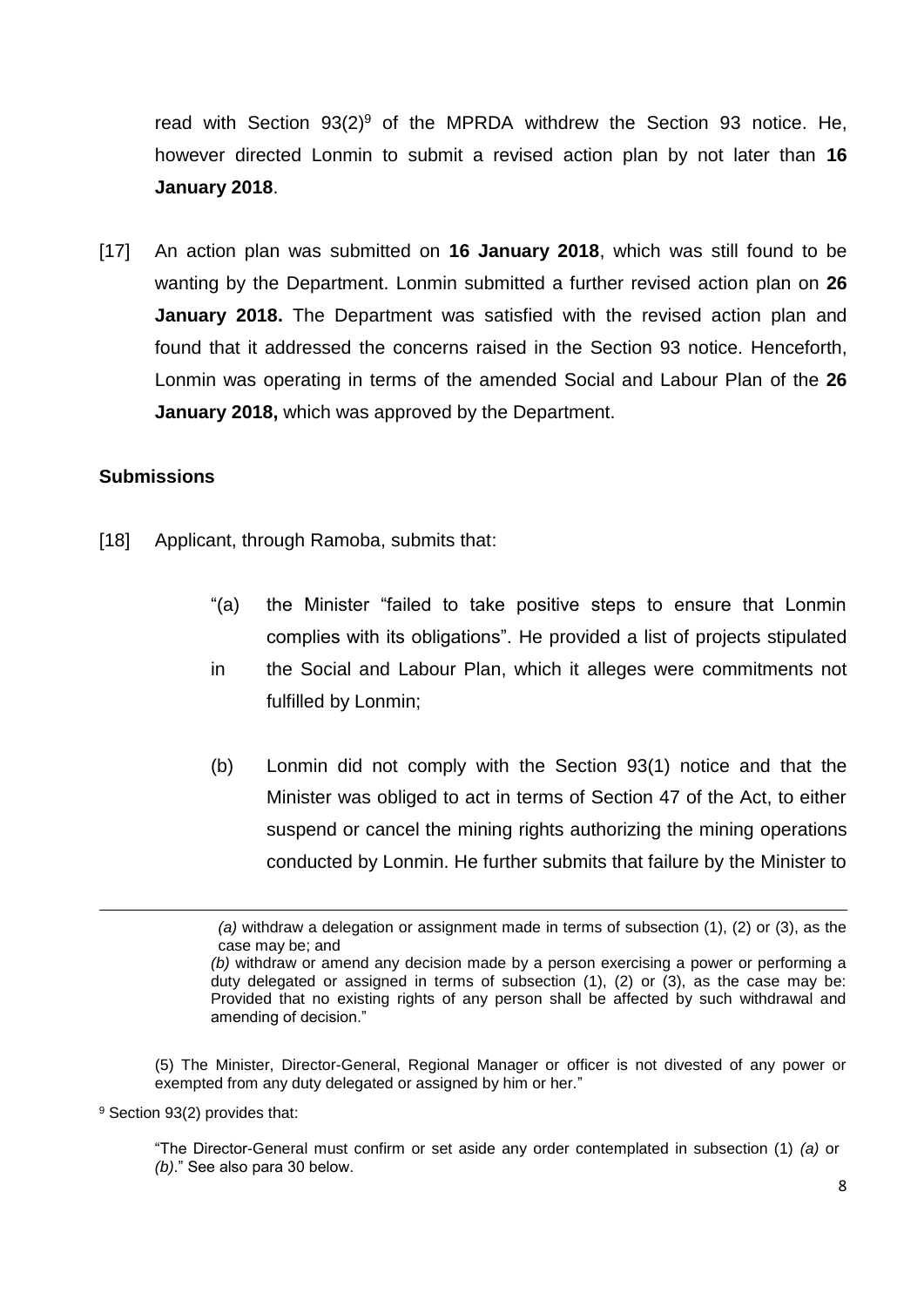act in accordance with the Act makes him guilty of contravening the obligations imposed by the Constitution of the Republic of South Africa;

- (c) Lonmin's failure to comply with the Social and Labour Plan has negatively prejudiced the community of the Bapo-Ba-Mogale Community, who are experiencing lack of adequate housing and school and are living in conditions of squalor, caused by the mushrooming informal settlement within the community; and
- (d) That Lonmin is running away from its responsibility as stated in the Social and Labour Plan by disposing 'of its interest in the Marikana operations' to Sibanye Gold Limited (Sibanye-Stillwater) whose shareholders are the executive directors of Lonmin. As a result, applicant is seeking an interdict restraining Lonmin from disposing of or transferring or ceding its mining rights in respect of the Middlekraal Farm. Some of those obligations relate to an undertaking by Lonmin to the community that it would sell two of its disused shafts to the community for a total amount of R7 Billion, and that Lonmin reneged on its commitment and has offered to sell its entire operations to Sibanye-Stillwater, at a total amount of R6 Billion."
- [19] The intervening parties raised similar concerns raised by the applicants namely that, Lonmin has not complied with its undertakings and commitments contained in the Social and Labour Plan. They have neither filed any replying affidavit nor heads of argument. They also are of the impression that Lonmin intends transferring its mining permit to Sibanye-Stillwater, the motive being to avoid its responsibilities in the Social and Labour Plan. Consequently, I will admit them as *amici* in these proceedings.
- [20] Thabo Mokoena (Mokoena) who is the accounting officer of the Department, submits: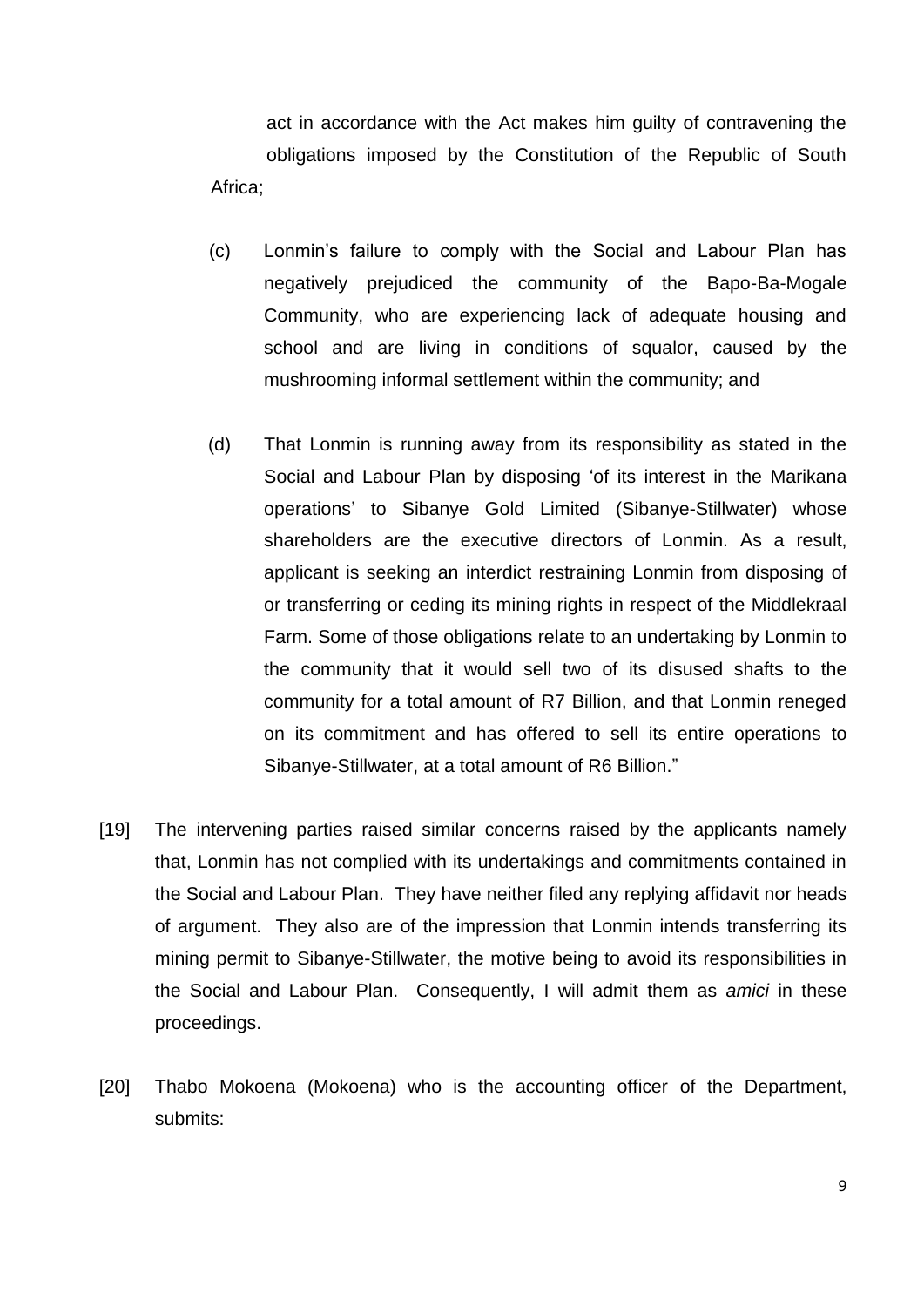- "(a) That the applicant is seeking a declaratory order against the Department for its alleged failure to act in accordance with a statutory duty, (in that it neglected or failed to take action against Lonmin for its failure to implement the Social and Labour Plan). That failure by the Department to act constitutes an administrative action in terms of Section 1 of the Administrative Justice Act 3 of 2000 (PAJA).<sup>10</sup> Furthermore, that the applicants ought to have approached the court through a judicial review process prescribed by Section  $6(1)$  of PAJA;<sup>11</sup>
- (b) That the applicants are not the beneficiaries of the benefits arising from the Social and Labour Plan, and consequently there is no dispute arising between the applicants on the one hand and Lonmin and the Department on the other;
- (c) That Lonmin made financial provision for all the necessary programs required to be included in the Social and Labour Plan and that in making the financial commitments, it also included a clause indicating that: 'These commitments are based on the current business plan and are subject to change as and when operational or other changes impact upon these. When changes are required to the above, these will be reported on as required';
- (d) That the Department, in considering the part non-compliance with the Social and Labour Plan, has not been oblivious to the financial challenges and that negatively impacted on Lonmin's ability to meet its obligations and commitments set out in the Social and Labour Plan. He

- (a) an organ of state, when
	- (i) exercising a power in terms of the Constitution or a provincial constitution; or
	- (ii) exercising a public power or performing a public function in terms of any legislation"

<sup>10</sup> Section 1(a) provides that:

<sup>&</sup>quot;In this Act, unless the context indicates **otherwise**- **'administrative action'** means any decision taken, or any failure to take a decision, by-

 $11$  Section 6(1) provides that:

<sup>&</sup>quot;Any person may institute proceedings in a court or a tribunal for the judicial review of an administrative action."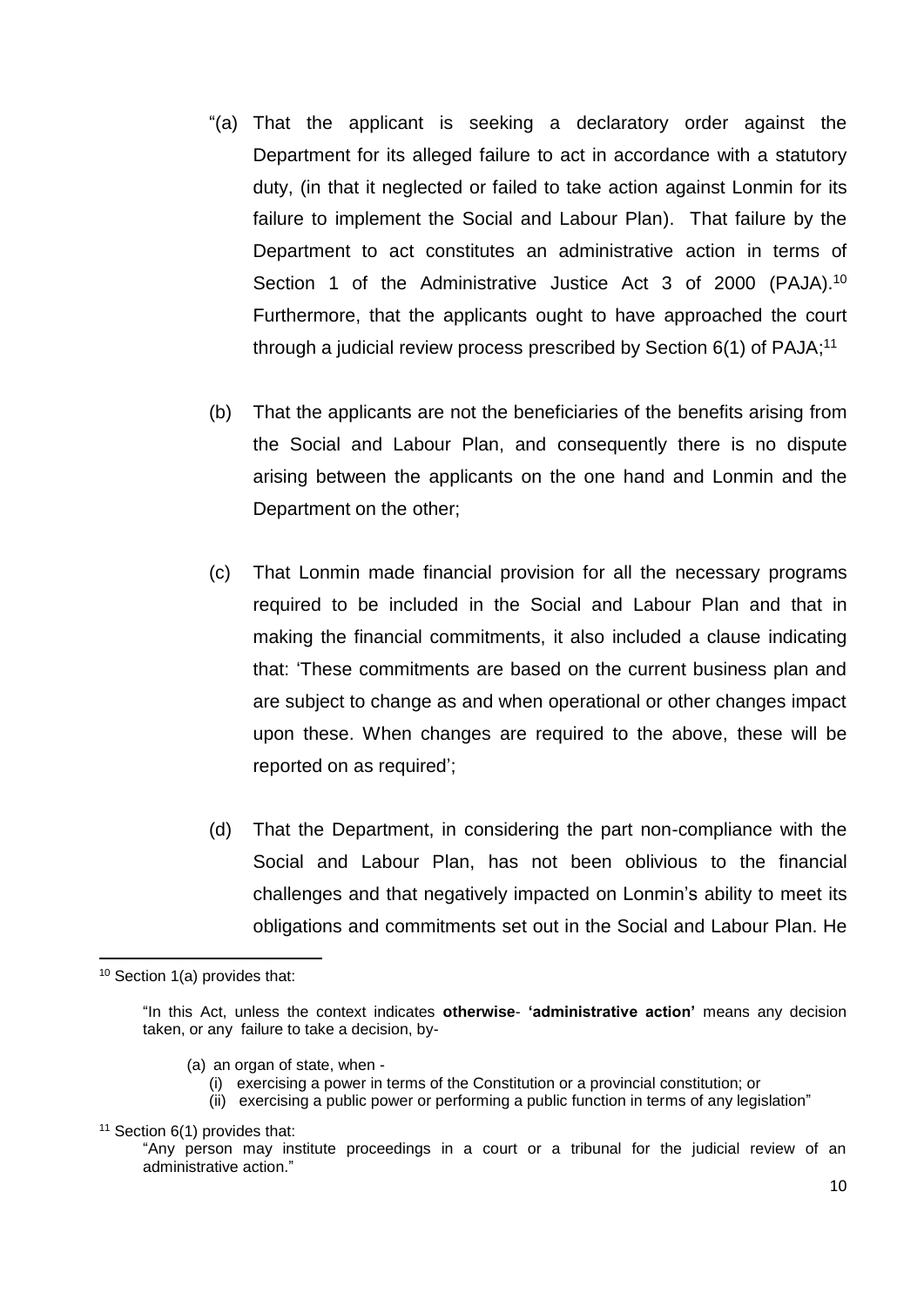further states that despite its failure to fully comply with the Social and Labour Plan, it is evident from the reports submitted that Lonmin spent considerable amounts of money in an effort to meet its financial obligations as per the Social and Labour Plan;

- (e) That the Department continuously monitored the implementation of the Social and Labour Plan by way of annual audits and by responding to complaints as when they are lodged by interested and affected parties, including the present complaint that was lodged by the Bapo-Ba-Mogale Community, which culminated in the Section 93 notice being issued;
- (f) That based on the engagements undertaken between the Department and Lonmin relating to compliance with the Social and Labour Plan, the Department was satisfied with the progress made towards compliance and consequently accepted the revised Social and Labour Plan in a letter dated **13 March 2018**, in which Lonmin was informed that it will be subjected to constant supervision by submitting quarterly reports on the progress made;
- (g) That the Department took an administrative decision as contemplated in Section 1 of PAJA, which decision remains binding until set aside through a judicial review in terms of PAJA; and
- (h) That the applicants should have made a request for information relating to their supervisory role from the Department, before they could approach this Court, which information would have been provided to them."
- [21] Thandeka Tosana Ncube (Ncube), who is the Executive Vice President on behalf of Lonmin, submits that the relief sought by the applicants, that the Minister and Lonmin should be held accountable for non-compliance with the Social and Labour Plan, is misguided, unsubstantiated and irregularly sought in that: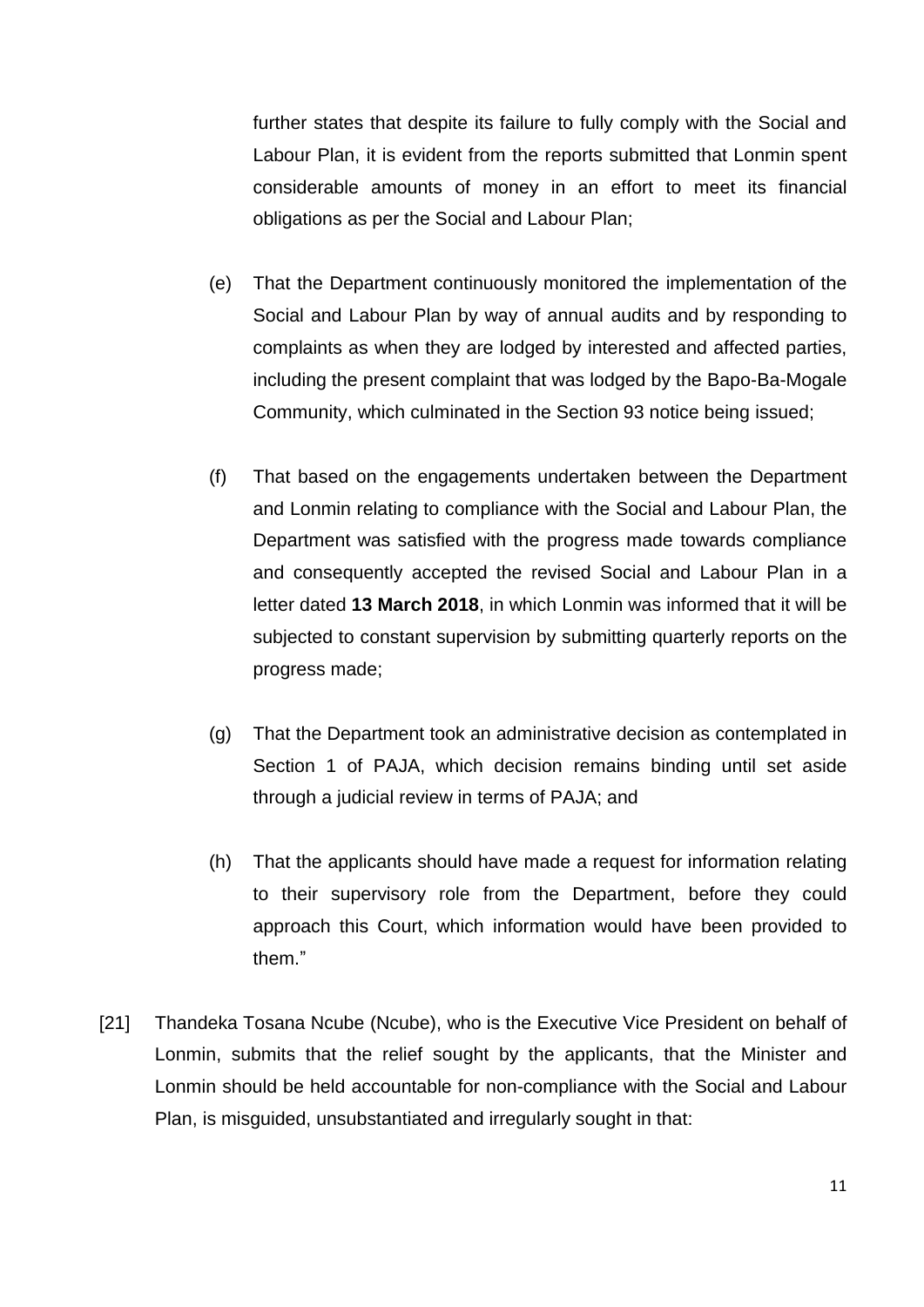- "(a) The applicants do recognize the actions taken by the Department in enforcing compliance with the Social and Labour Plan which culminated in the issuance of the section 93(1) notice, and yet take the view that the Minister should have acted against Lonmin without following the mechanisms and procedures prescribed by the MPRDA;
- (b) since the applicants wish to hold the Minister accountable for his alleged failure to take an administrative decision, they should apply for the review of his action in accordance with the procedure set out for that purpose by the PAJA, which would enable the Court to have the benefit of a proper review process by obtaining the reasons from the Minister in terms of section 5 of PAJA; <sup>12</sup>
- (c) Section 24(b)(iii) of the Constitution has no bearing on the Social and Labour Plan in that, it pertains to the securing of ecologically sustainable. That even if a connection were to be drawn between the two, the principle of subsidiarity would prevent the applicants from seeking this form of relief, especially because the relief sought under this section is wide and non-specific;
- (d) no case has been made out for the relief sought in the form of an interdict, in that the applicants' fear, that the Sibanye-Stillwater all share offer might result in a transfer or cession of Lonmin's mining rights, and consequently excuse Lonmin from its Social and Labour Plan's obligations, is misplaced, wrong and incompetent;
- (e) the applicants, in particular Ramoba, has an ulterior personal motive in launching this application, in that Lonmin previously rejected two of his proposals wherein he sought to personally gain:

 $\overline{\phantom{a}}$ <sup>12</sup> Section 5(1) of PAJA provides that:

<sup>&</sup>quot;Any person whose rights have been materially and adversely affected by administrative action and who has not been given reasons for the action may, within 90 days after the date on which that person became aware of the action or might reasonably have been expected to have become aware of the action, request that the administrator concerned furnish written reasons for the action."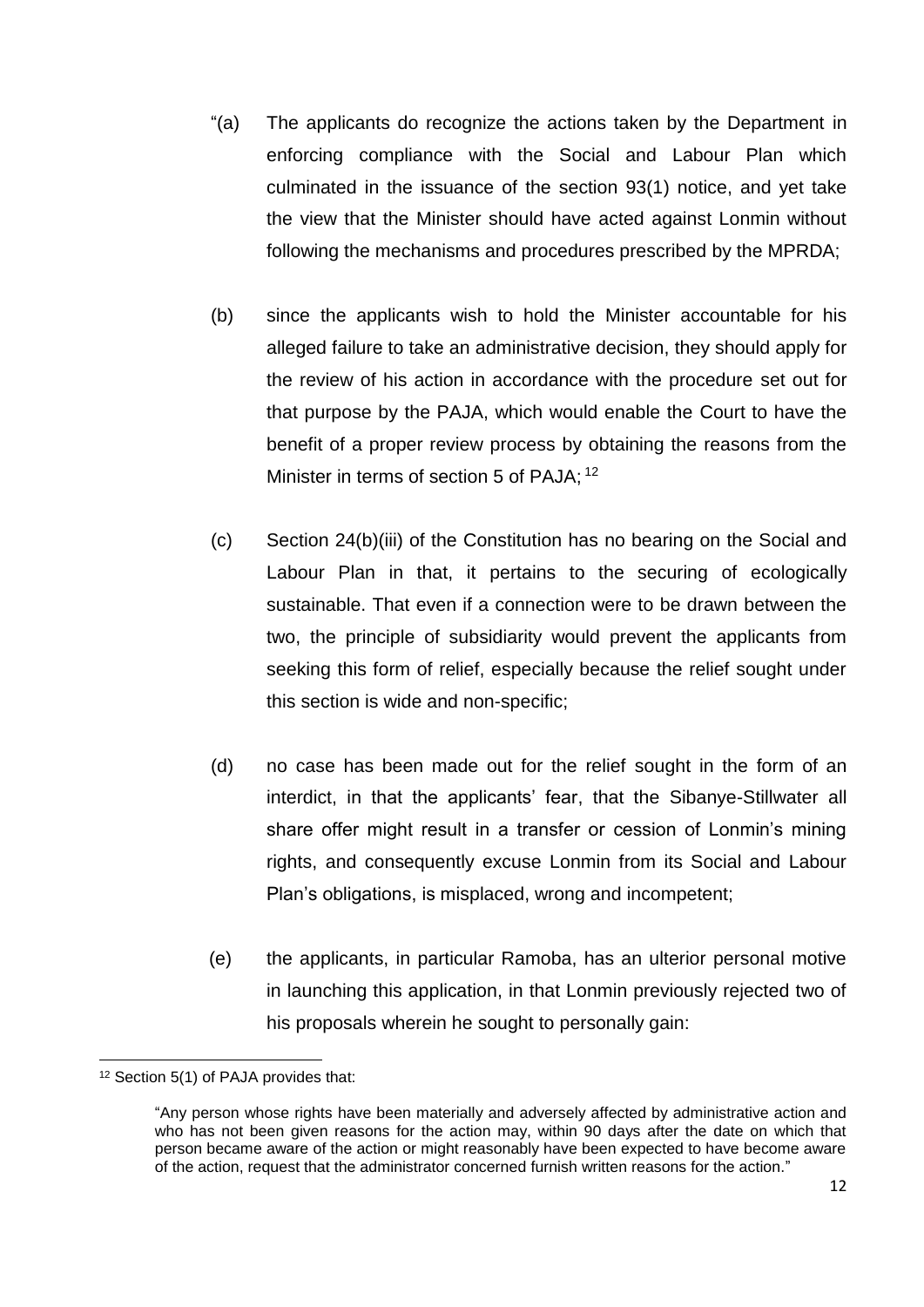- *(i) during March 2017 the applicants submitted a training programme which was carried out by Murray and Roberts Training Academy and funded by the Mining Qualification Authority, in which Lonmin was expected to absorb the people trained as graduates for a period of a minimum of two to three months, at an expense which Lonmin would not afford to carry, in view of their prevailing economic circumstances; and*
- *(ii) the second proposal related to a Social and Labour Plan Intelligent Unit, which was proposed by Ramoba, which entailed the appointment of people including Ramoba as the project manager at an annual salary of R420,000 for a period of 5 years with an annual increase of 10%. The overall implementation of the proposal would have cost Lonmin R33 million."*
- [22] In order to gainsay Lonmin's assertion that it was impossible to fully comply with the Social and Labour Plan undertakings because of its financial constraints, Ramoba filed a replying affidavit and an additional affidavit by Nsindiso Mkhize without having been granted leave by this Court. Lonmin was granted leave to file an additional or fourth affidavit by Professor Harvey Elliot Weiner, who gives an overview of the financial status of Lonmin.
- [23] Ramoba referred to some of the findings of the Farlam Commission of Inquiry (the Commission) appointed by the President of the Republic of South Africa, on **12 September 2012.**<sup>13</sup> The Commission recommended amongst others, that the Department should investigate Lonmin's failure to fulfil its commitments in the Social and Labour Plan;
- [24] He also analyzed Lonmin's financial report for the year ending **September 2017** which is available on its website. He submits that according to the Remuneration

 $\overline{a}$ 

<sup>&</sup>lt;sup>13</sup> To investigate the tragic incidents that occurred at the Lonmin Mines in Marikana, where several people died and other injured and arrested by the police.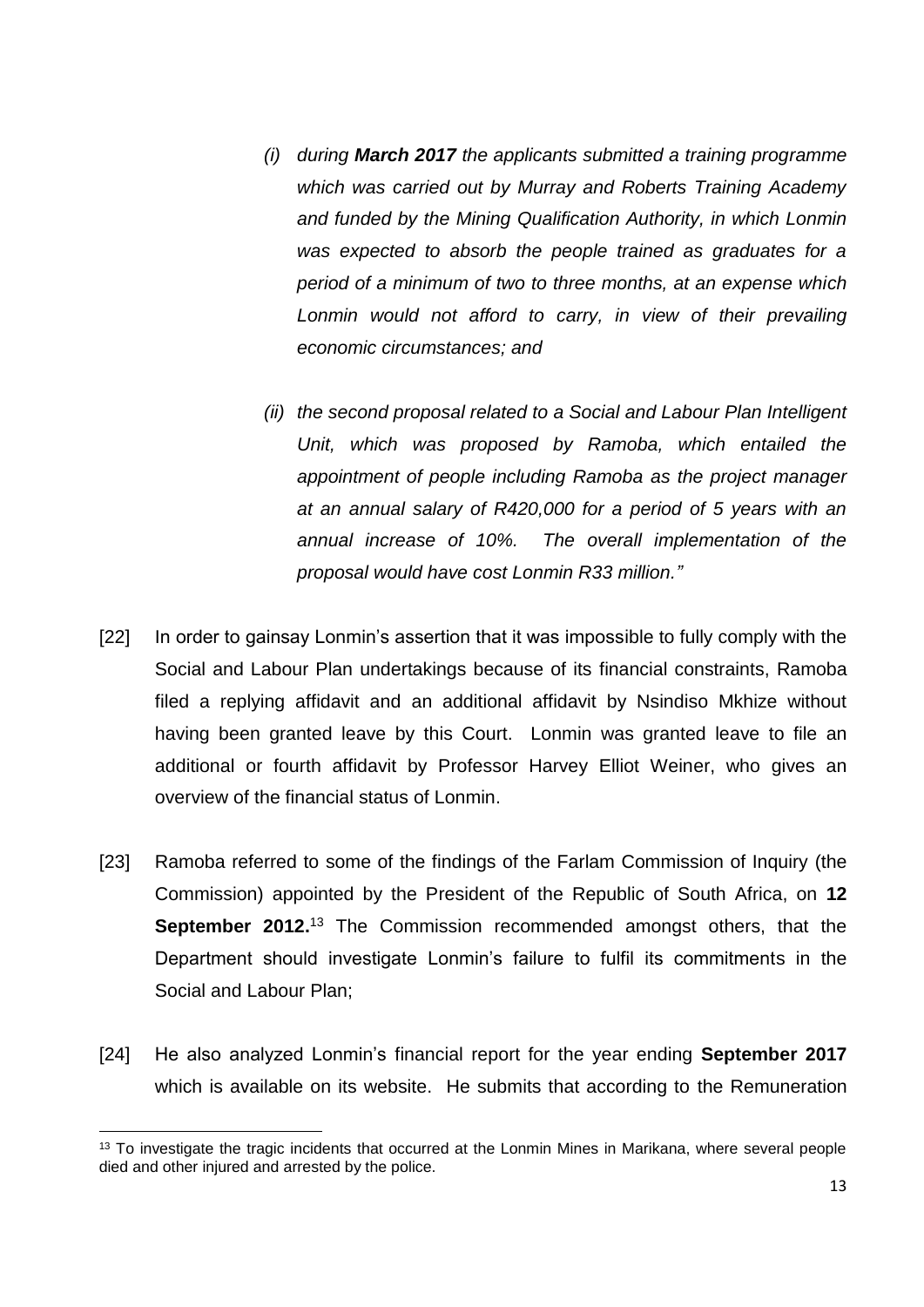Committee Report ended **30 September 2017**, the executive directors of Lonmin have continually been granted an increase in payment for the past five years; that a detailed analysis of the income statement indicates that Lonmin generated total assets which are significantly greater than its total liabilities and is thus running a solvent business. This also indicates that it is a financially healthy company that has the ability to finance its liabilities and fulfil its obligations and undertakings in the Social and Labour Plan.

- [25] Ramoba concedes that applicant should have approached this Court through the procedures prescribed in PAJA. He avers that the public has a "clear right" to demand contribution towards socio-economic development and that the Social and Labour Plans comprise "undertakings to the public as a *quid pro quo* for the extraction of mineral deposits on our land". He refers to public in the context contemplated in Section 1 of PAJA;<sup>14</sup> that consequently any decision to amend, adopt, abandon or withdraw a Social and Labour Plan by the Minister, which materially and adversely affects the rights of the public, must be procedurally fair and comply with the law, PAJA and the regulations promulgated thereunder.
- [26] He further states that he is alive to the fact that the agreement between Lonmin and Sibanye-Stillwater does not at this stage transfer mining rights, but avers that "Lonmin should not dump its obligations on the community under the guise of the Sibanye-Stillwater deal"; and that the alleged proposal he made to Lonmin, were submitted at the request of Lonmin. He however denies that he requested or sought employment from Lonmin.

#### **Issues**

- [27] The issues to be decided are:
	- (a) Whether the applicants have the necessary legal standing to institute these proceedings;

 $\overline{\phantom{a}}$ <sup>14</sup> Section 1 of PAJA provides that:

<sup>&</sup>quot; 'public' for the purpose of section 4, includes a group or class of the public".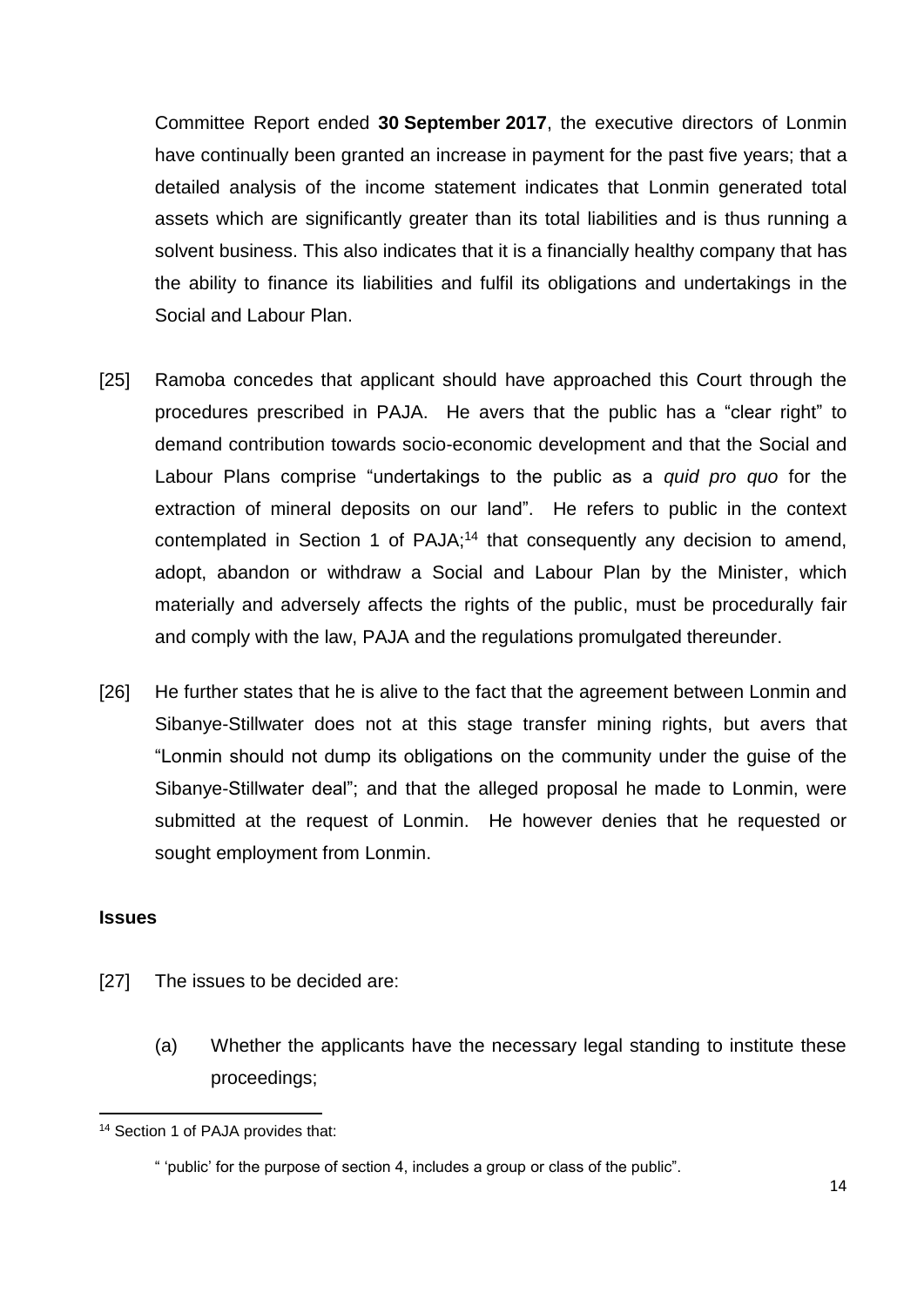- (b) Whether PAJA is applicable in these proceedings? If the answer to this question is yes, whether the applicants should nonetheless be granted the declaratory and other orders sought in the notice of motion;
- (c) Whether section 24 of the Constitution is relevant; and
- (d) Costs.

## **The Law**

[28] Section 2 of the MPRDA prescribes that the objectives of this Act are amongst others to-

- *"…*
- *(c)* promote equitable access to the nation's mineral and petroleum resources to all the people of South Africa;
- *(d)* substantially and meaningfully expand opportunities for historically disadvantaged persons, including women and communities, to enter into and actively participate in the mineral and petroleum industries and to benefit from the exploitation of the nation's mineral and petroleum industries and to benefit from the exploitation of the nation's mineral and petroleum resources;
- *(e)* promote economic growth and mineral and petroleum resources development in the Republic particularly development of downstream industries through provision of feedstock, and development of mining and petroleum inputs industries;
- *(f)* promote employment and advance the social and economic welfare of all South Africans;
- *(g)* provide for security of tenure in respect of prospecting, exploration, mining and production operations;
- *(h)* give effect to section 24 of the Constitution by ensuring that the nation's mineral and petroleum resources are developed in an orderly and ecologically sustainable manner while promoting justifiable social and economic development; and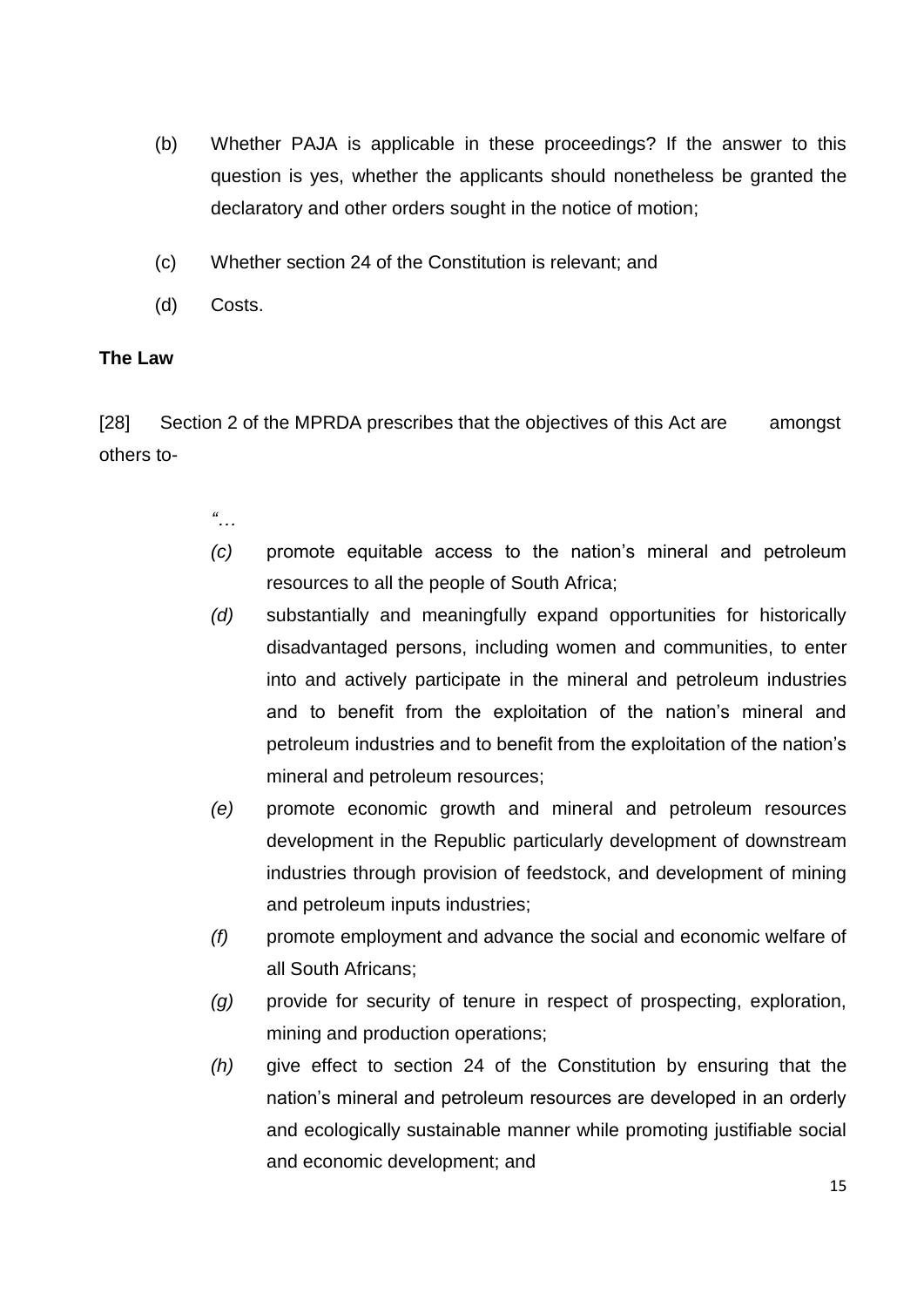- *(i)* ensure that holders of mining and production rights contribute towards the socio-economic development of the areas in which they are operating."<sup>15</sup>
- [29] Furthermore, the MPRDA provides in Section 25(2)(f) and (h) in relation to the rights and obligations of holders of mining rights, that:

# "The hold

#### $(f)$  comply

(h) submit the prescribed annual report, detailing the extent of the holder's compliance with the provisions of section 2(d) and (f), the charter contemplated in section 100 and the social and labour plan."

[30] Section 91(1) of the MPRDA allows the Minister to designate to the persons mentioned in this Section his functions contemplated in subsection  $(4)^{16}$  and Section 92.

"An authorised person may, on the authority of a warrant issued in terms of subsection (5)—

> (a) in order to obtain evidence, enter any reconnaissance, prospecting, mining, exploration, production or retention area or any place where prospecting operations or mining operations are being conducted where he or she has reason to believe that any provision of this Act has been, is being or will be contravened;

(b) direct the person in control of or any person employed at such area—

(i) to deliver or furnish any information, including books, records or other documents, in the possession of or under the control of that person that pertains to the investigation; and

(ii) to render such assistance as the authorised person requires in order to enable him or her to perform his or her functions under this Act;

(d) examine any appliance or other material or substance found in such area;

(e) take samples of any material or substance and test, examine, analyse and classify such samples; and

 $\overline{\phantom{a}}$ <sup>15</sup> See also Section 3 (1) of the Act which provides that:

<sup>&</sup>quot;Mineral and petroleum resources are the common heritage of all the people of South Africa and the State is the custodian thereof for the benefit of all South Africans." 16 Section 91(4) of the MPRDA provides:

<sup>(</sup>c) inspect any book, record, statement or other document including electronic records, documents or data and make copies thereof or excerpts therefrom;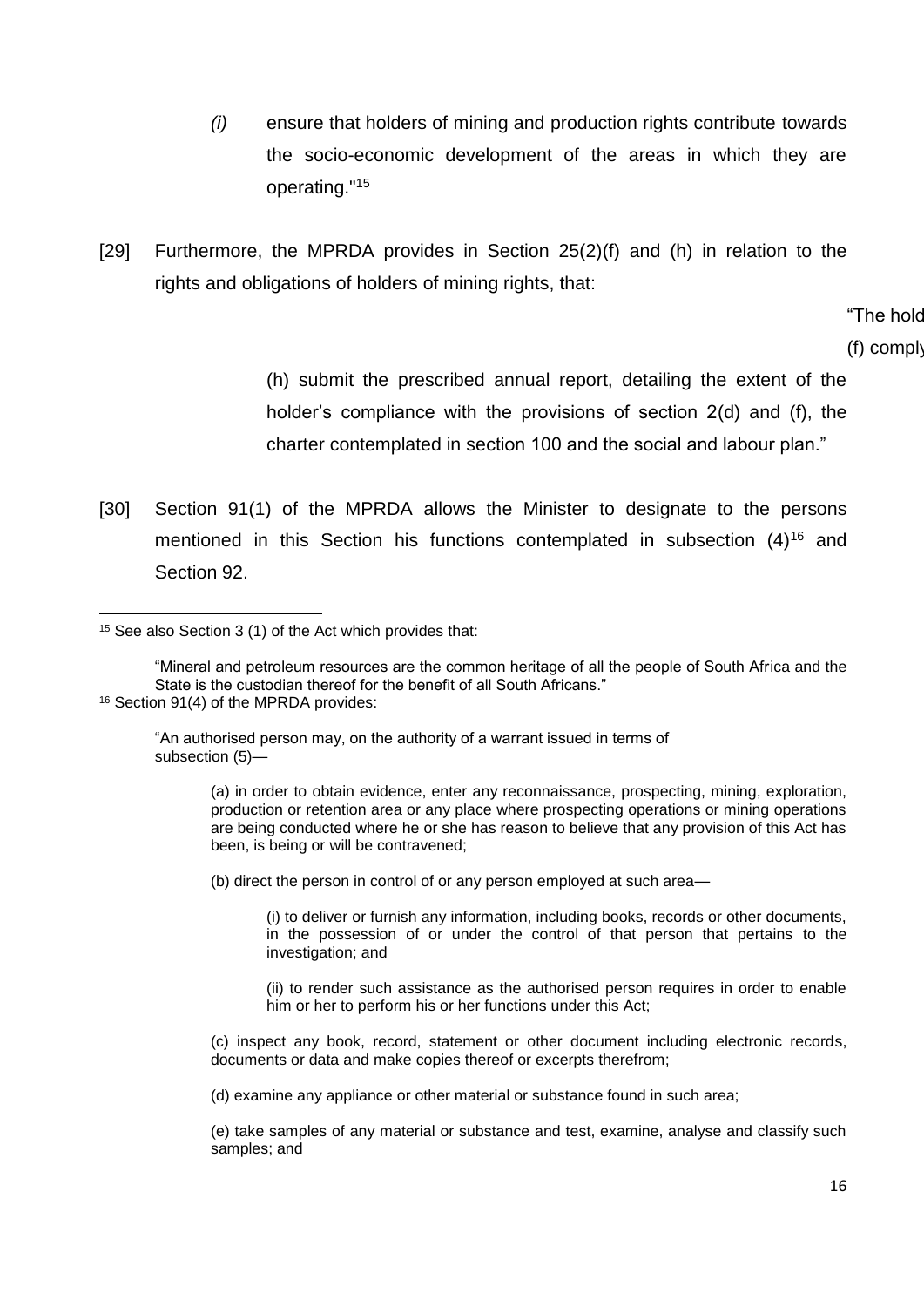Section 92 deals with the power to enter a prospecting, mining or retention area, and provides as follows:

"Any authorised person may without a warrant –

- (a) enter any reconnaissance, prospecting, mining production or exploration or retention area or any place where prospecting, or mining, exploration or production are being conducted in order to inspect any activity, process or operation carried out in or upon the area or place in question; and
- (b) require the holder of the right, permit or permission or in question or the person in charge of such area or place or any person carrying out or in charge of the carrying out such activities, process or operations to produce any book, record, statement or other document including electronic documents, information or data relating to matters dealt with in this Act for inspection, or for the purpose of obtaining copies thereof or extracts therefrom."
- [31] Furthermore, in terms of Section 8 of the MPRDA, the Director-General must designate an officer in the service of the Department as regional manager in those areas divided into regions by the Minister. The Section provides that:

 $\overline{a}$ 

"The Director-General must, subject to the laws governing the public service, designate an officer in the service of the Department as regional manager

(ii) the person from whom the control of any book, record or document including electronic records or data has been taken, may, at his or her own expense and under the supervision of the authorised person make copies thereof or excerpts therefrom."

<sup>(</sup>f) (i) seize any material, substance, book, record, statement or other document including electronic records, documents or data which might be relevant to a prosecution under this Act and keep it in his or her custody;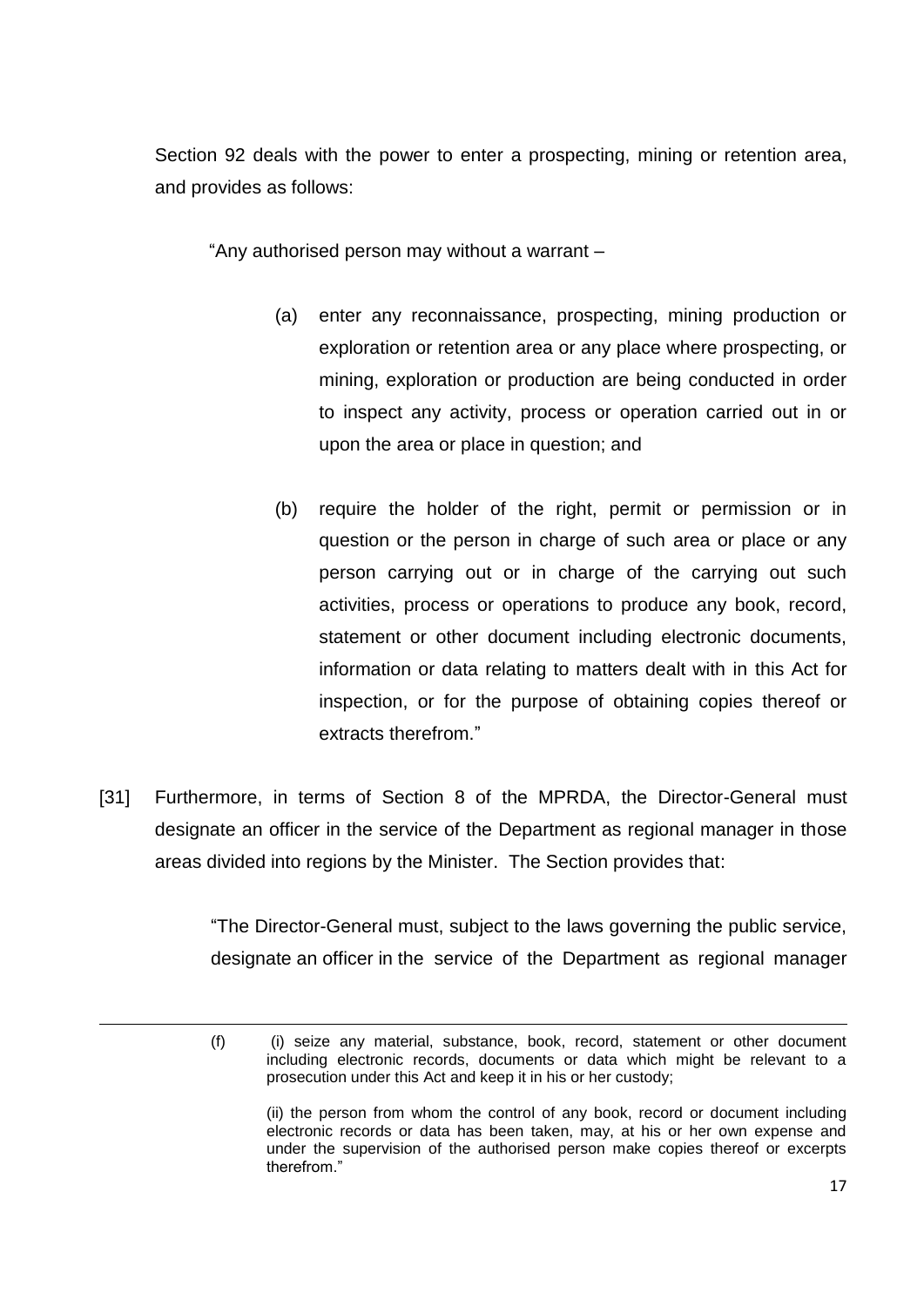for each region contemplated in Section 7 who must perform the functions delegated or assigned to him or her in terms of this Act or any other law."

Section 7 of the MPRDA provides that:

"For the purposes of this Act the Minister must, by notice in the *Gazette*, divide the Republic, the sea as defined in section 1 of the Sea-shore Act, 1935 (Act No. 21 of 1935), and the exclusive economic zone and continental shelf referred to in sections 7 and 8 respectively, of the Maritime Zones Act, 1994 (Act No. 15 of 1994), into regions."

- [32] Section 93 of the MPRDA provides that:
	- "(1) If an authorized person finds that a contravention or suspected contravention of, or failure to comply with –
		- (a) any provision of this Act; or
		- (b) any term or condition of any right, permit or permission of any other law granted or issued or an environmental authorisation issued, has occurred or is occurring on the relevant reconnaissance, exploration, production, prospecting mining or retention area or place where prospecting operations or mining operations or processing operations are being conducted, such a person may –

(i) order the holder of the relevant right permit or permission, or the person in charge of such area, any person carrying out or in charge of the carrying out of such activities or operations or the manager, official, employee or agent of such holder or person to, take immediate rectifying steps; or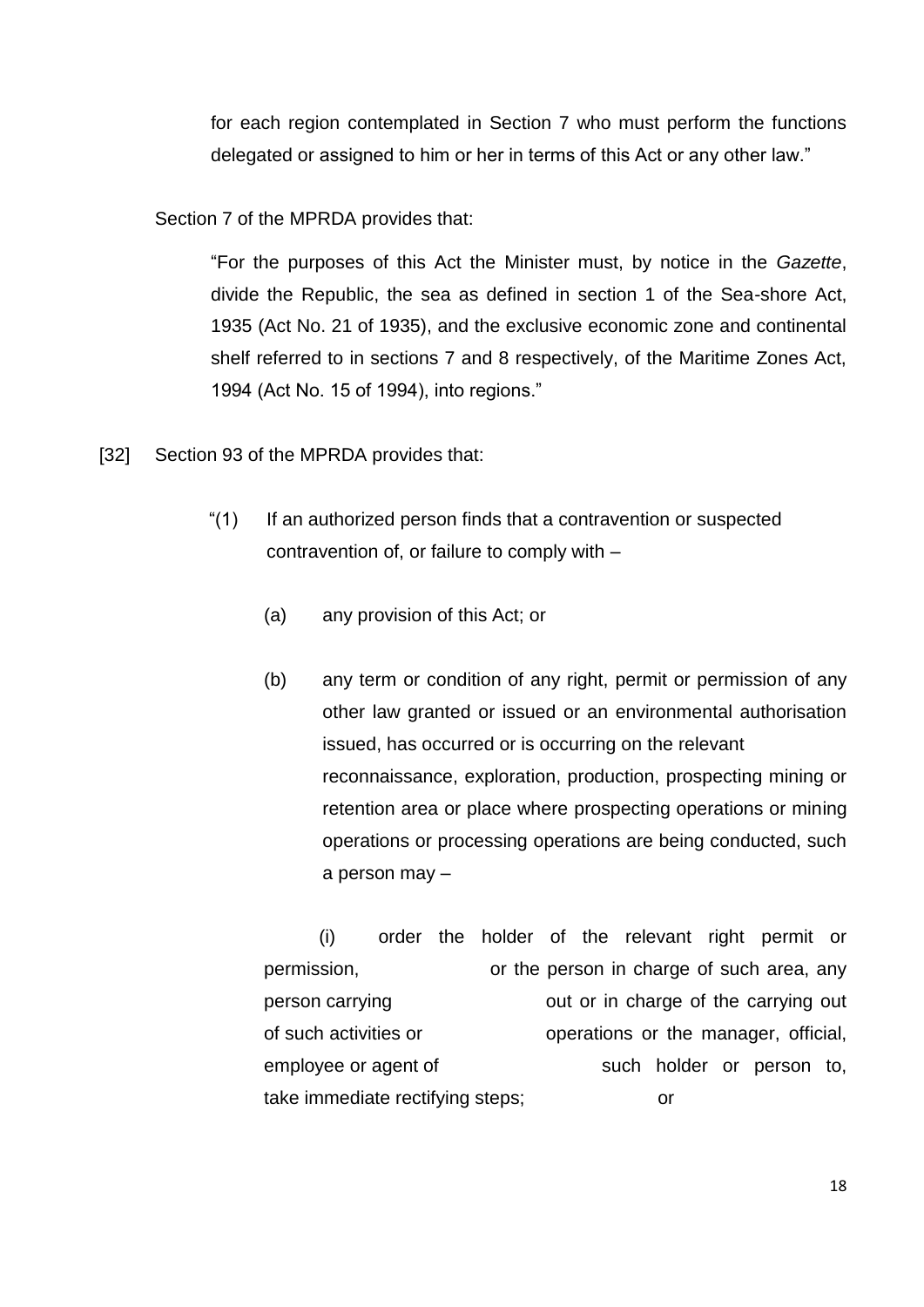- (ii) order that the reconnaissance, prospecting, exploration, mining, production or processing operations or part thereof be suspended or terminated, and give such other instructions in connection therewith as may be necessary.
- (2) The Director-General must confirm or set aside any order contemplated in subsection (1)(a) or (b).
- (3) The Director-General must notify the relevant holder or other person contemplated in subsection (1) in writing within 60 days after the order referred to in subsection (1)(a) or (b) has been set aside or confirmed, failing which such order shall lapse."
- [33] Section 47 of the MPRDA provides as follows in respect of the Minister's power to suspend or cancel rights, permits or permission:
	- "(1) Subject to subsections (2), (3) and (4), the Minister may cancel or suspend any reconnaissance permission, prospecting right, mining right, mining permit or retention permit or holders of old order rights or previous owner of works if the holder or owner thereof—
		- (a) is conducting any reconnaissance, prospecting or mining operation in contravention of this Act;
		- (b) breaches any material term or condition of such right, permit or permission;
		- (c) is contravening any condition in the environmental authorisation;
		- (d) has submitted inaccurate, false, fraudulent, incorrect or misleading information for the purposes of the application or in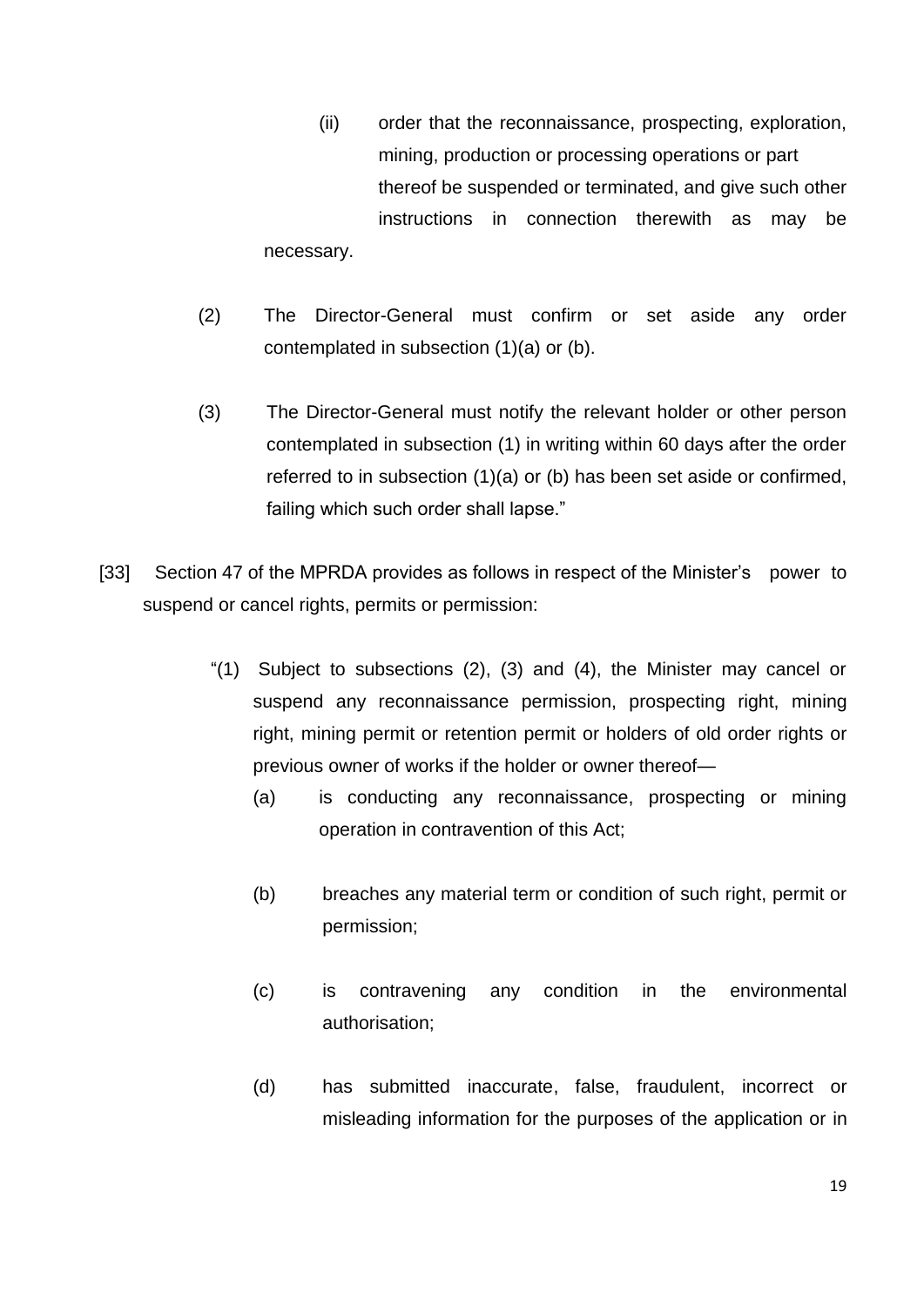connection with any matter required to be submitted under this Act.

(2) Before acting under subsection (1), the Minister must—

- (a) give written notice to the holder indicating the intention to suspend or cancel the right;
- (b) set out the reasons why he or she is considering suspending or cancelling the right;
- (c) afford the holder a reasonable opportunity to show why the right, permit or permission should not be suspended or cancelled; and
- (d) notify the mortgagor, if any, of the prospecting right, mining right or mining permit concerned of his or her intention to suspend or cancel the right or permit.
- (3) The Minister must direct the holder to take specified measures to remedy any contravention, breach or failure.
- (4) If the holder does not comply with the direction given under subsection (3), the Minister may act under subsection (1) against the holder after having—
	- (a) given the holder a reasonable opportunity to make representations; and
	- (b) considered any such representations.
- (5) The Minister may by written notice to the holder lift a suspension if the holder—
	- (a) complies with a directive contemplated in subsection (3); or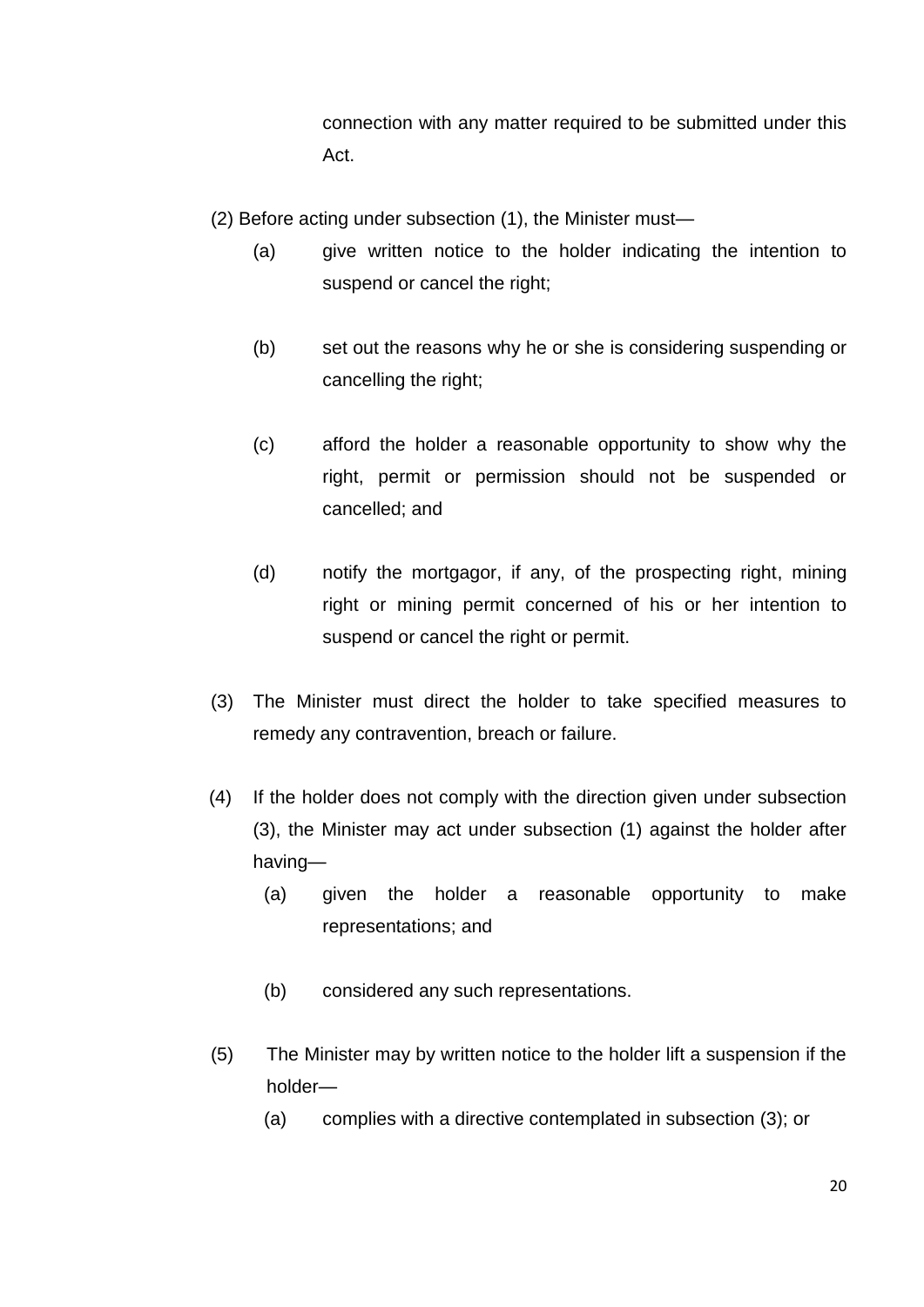- (b) furnishes compelling reasons for the lifting of the suspension."
- [34] Section 96 of the MPRDA makes it imperative for a person who is aggrieved by an administrative act or decision of an authorized official, to appeal the decision through the internal processes of the Department, namely that:
	- "(1) any person whose rights or legitimate expectations have been materially and adversely affected or who is aggrieved by any administrative decision in terms of this Act may appeal within 30 days becoming aware of such administrative decision in the prescribed manner to –
		- (a) the Director-General, if it is an administrative decision by a Regional Manager or any officer to whom the power has been delegated or a duty has been assigned by or under this Act; or
		- (b) the Minister, if it is an administrative decision by the Director-General or the designated agency.
	- (2) (a) An appeal in terms of subsection (1) does not suspend the administrative decision, unless it is suspended by the Director-General or the Minister, as the case may be.

(b) Any subsequent application in terms of this Act must be suspended pending the finalisation of the appeal referred to in paragraph (a).

(3) No person may apply to the court for the review of an administrative decision contemplated in subsection (1) until that person has exhausted his or her remedies in terms of that subsection.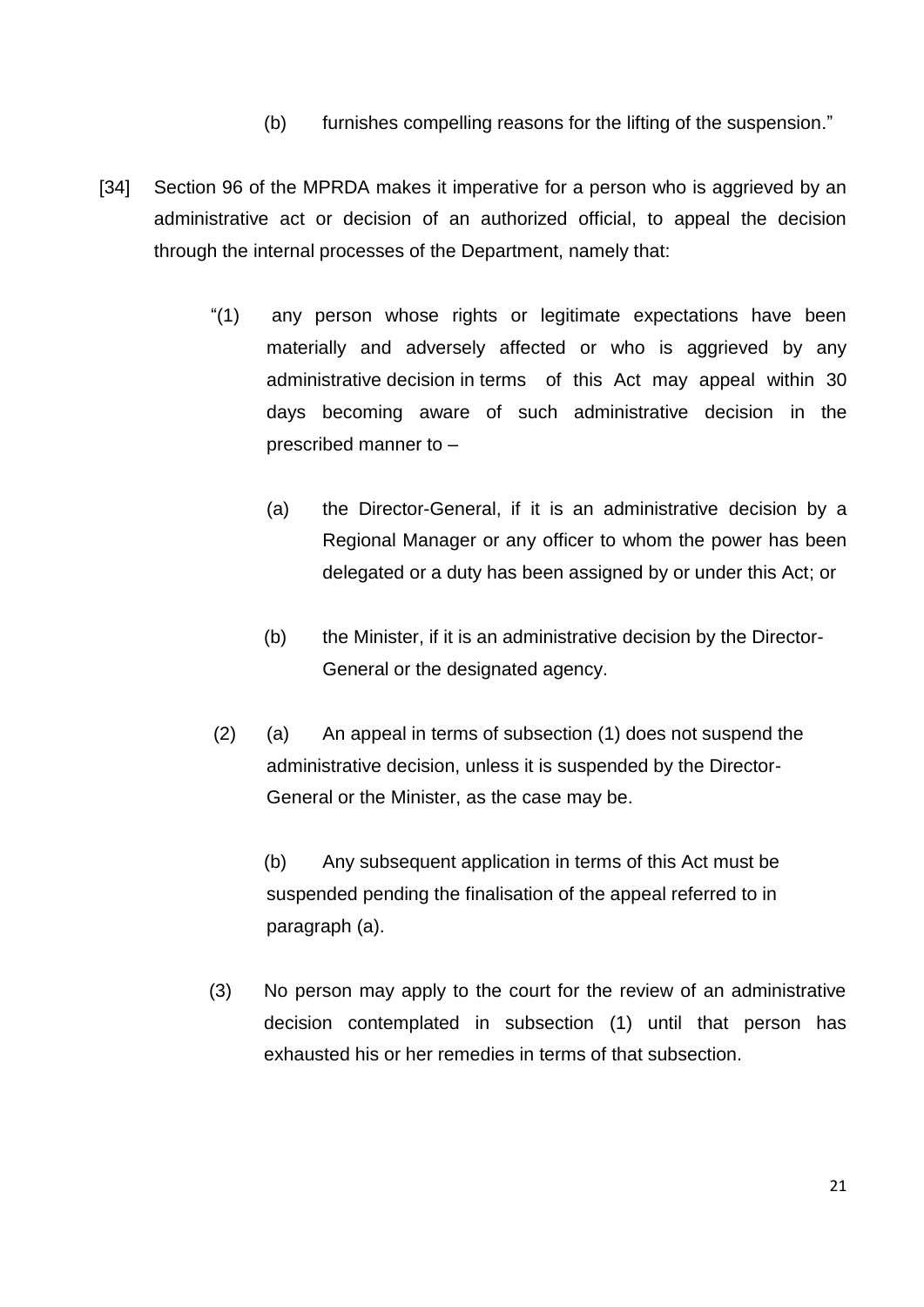(4) Sections 6, 7(1) and 8 of the Promotion of Administrative Justice Act, 2000 (Act No. 3 of 2000), apply to any court proceedings contemplated in this section."

#### **Procedure in terms of PAJA**

[35] An action or decision taken by the authorized person excluding the executive power or function of the Minister, is an administrative action, defined in Section 1 of PAJA as follows-

"In this Act, unless the context indicates **otherwise**-

**"administrative action"** means any decision taken, or any failure to take a decision, by-

(a) an organ of state, when -

(i) exercising a power in terms of the Constitution or a provincial constitution; or

(ii) exercising a public power or performing a public function in terms of any legislation; or

(b) a natural or juristic person, other than an organ of state, when exercising a public power or performing a public function in terms of an empowering provision,

> which adversely affects the rights of any person and which has a direct, external legal effect, but does not include-

…

(bb) the executive powers and functions of the Provincial Executive, including the powers or functions referred to in sections 121(1) and (2), 125(2)(d), (e) and (f), 126, 127(2), 132(2), 133(3)(b), 137, 138, 139 and 145(1) of the Constitution''.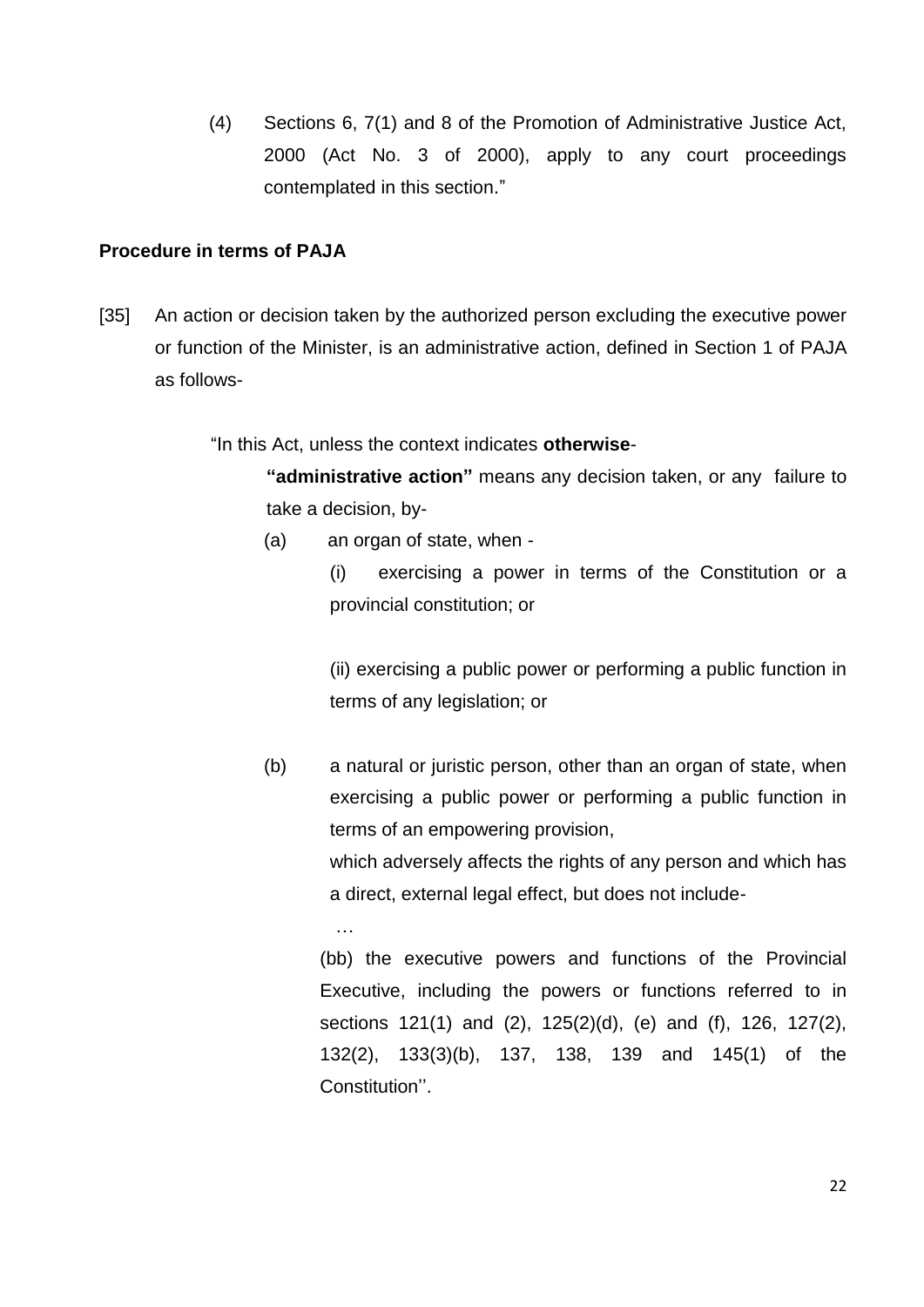[36] Section 6 of PAJA, provides the following grounds for judicial review of an administrative action, amongst others:

#### "**Judicial review of administrative action**

- (1) Any person may institute proceedings in a court or a tribunal for the judicial review of an administrative action.
- (2) A court or tribunal has the power to judicially review an administrative action if-
	- (a) the administrator who took it-

(i) was not authorized to do so by the empowering provision;

- (ii) acted under a delegation of power which was not authorized by the empowering provision; or
- (iii) was biased or reasonably suspected of bias;
- (b) a mandatory and material procedure or condition prescribed by an empowering provision was not complied with;
- (c) the action was procedurally unfair;
- (d) the action was materially influenced by an error of law;
- (e) the action was taken-

(i) for a reason not authorised by the empowering provision;

(ii) for an ulterior purpose or motive;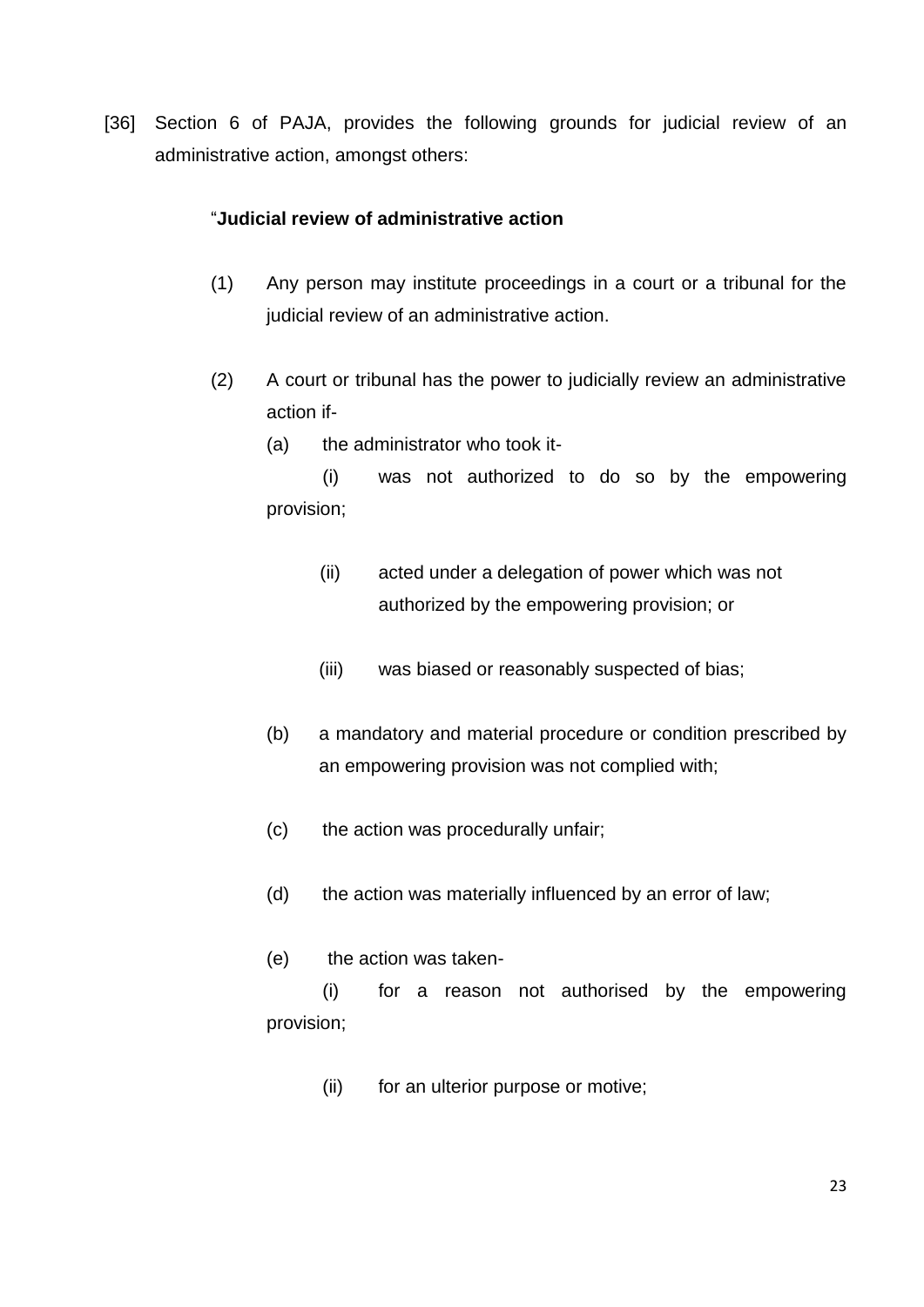- (iii) because irrelevant considerations were taken into account or relevant considerations were not considered;
- (iv) because of the unauthorised or unwarranted dictates of another person or body;
- (v) in bad faith; or
- (vi) arbitrarily or capriciously;
- (f) the action itself-

(i) contravenes a law or is not authorised by the empowering provision; or

- (ii) is not rationally connected to-
	- (aa) the purpose for which it was taken;
	- (bb) the purpose of the empowering provision;
	- (cc) the information before the administrator; or
	- (dd) the reasons given for it by the administrator;
- (g) the action concerned consists of a failure to take a decision;
- (h) the exercise of the power or the performance of the function authorised by the empowering provision, in pursuance of which the administrative action was purportedly taken, is so unreasonable that no reasonable person could have so exercised the power or performed the function; or
- (i) the action is otherwise unconstitutional or unlawful.
- (3) If any person relies on the ground of review referred to in subsection (2) (g), he or she may in respect of a failure to take a decision, where-
	- (a) (i) an administrator has a duty, to take a decision;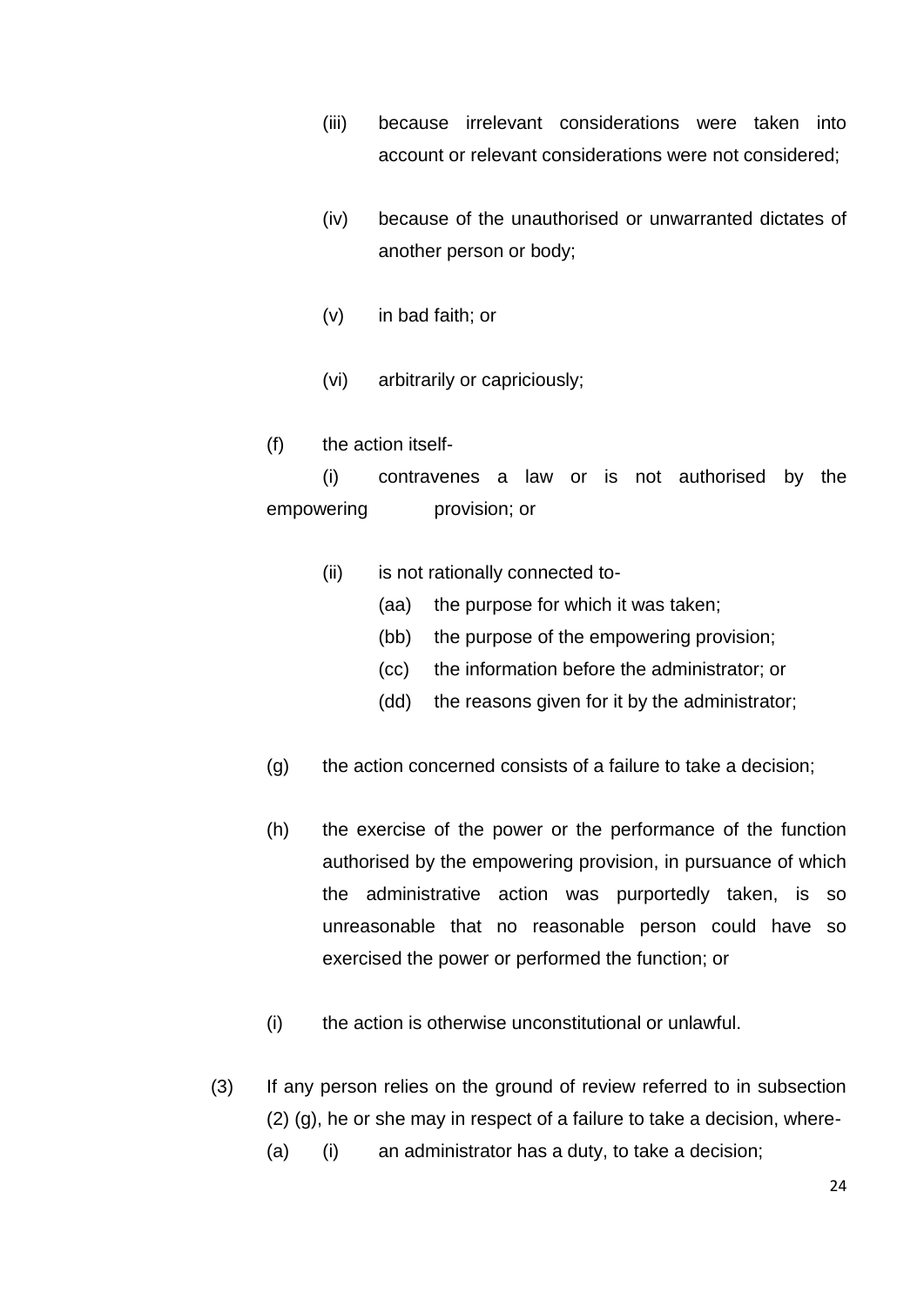- (ii) there is no law that prescribes a period within which the administrator is required to take that decision; and
- (iii) the administrator has failed to take that decision, institute proceedings in a court or tribunal for judicial review of the failure to take the decision on the ground that there has been unreasonable delay in taking the decision; or
- (b) (i) an administrator has a duty to take a decision;
	- (ii) a law prescribes a period within which the administrator

is

required to take that decision; and

(iv) the administrator has failed to take that decision before the expiration of that period, institute proceedings in a court or tribunal for judicial review of

the failure to take the decision within that period on the ground that the administrator has a duty to take the decision notwithstanding the expiration of that period."

[37] The provisions of Section 7(1) and (2) of PAJA, which deal with the procedural issues relating to judicial review, prescribe that:

#### **"Procedure for judicial review**

(1) Any proceedings for judicial review in terms of section 6(1) must be instituted without unreasonable delay and not later than 180 days after the date-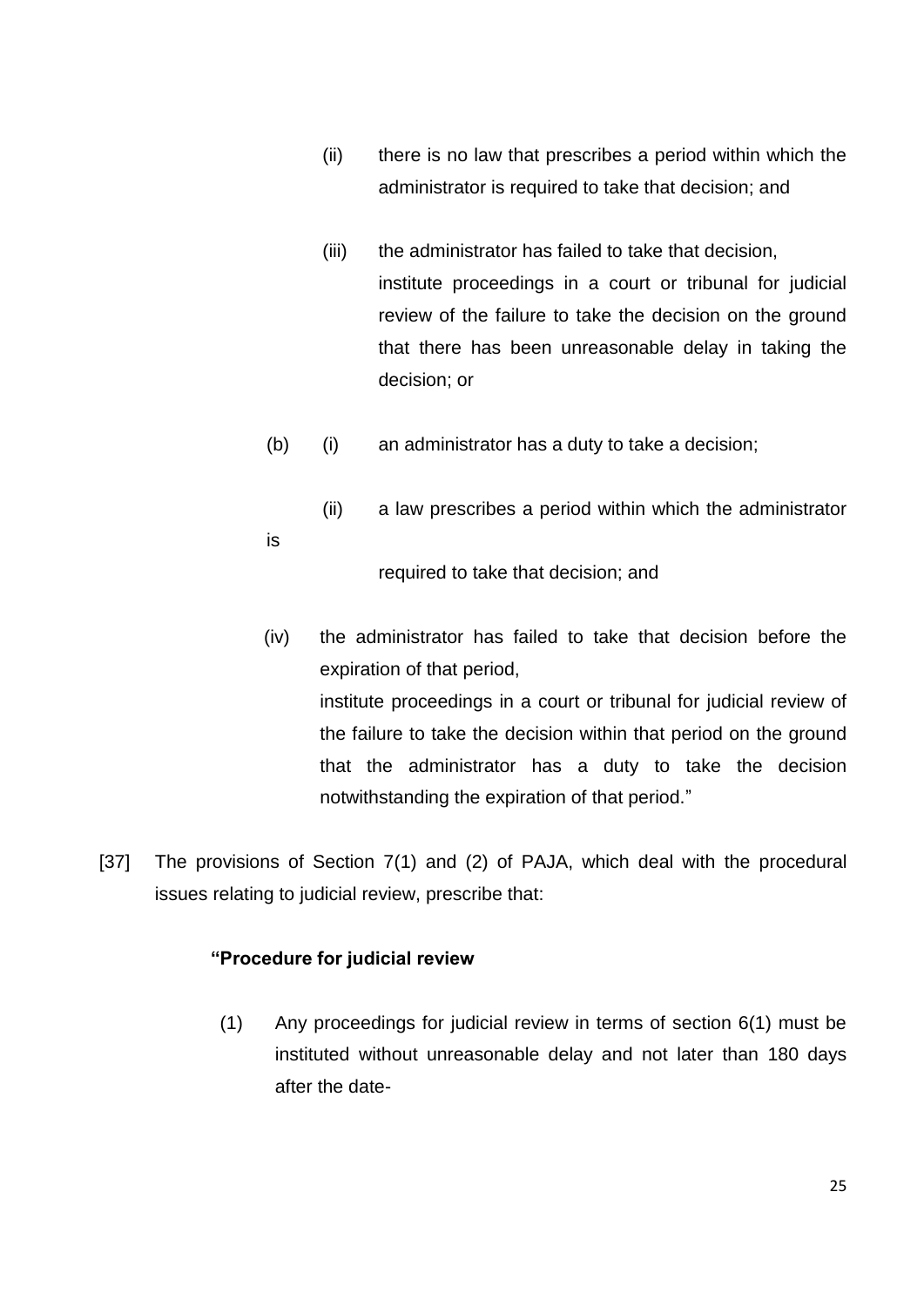(a) subject to subsection (2)(c), on which any proceedings instituted in terms of internal remedies as contemplated in subsection (2) (a) have been concluded; or

- (b) where no such remedies exist, on which the person concerned was informed of the administrative action, became aware of the action and the reasons for it or might reasonably have been expected to have become aware of the action and the reasons.
- (2) (a) Subject to paragraph (c), no court or tribunal shall review an administrative action in terms of this Act unless any internal remedy provided for in any other law has first been exhausted;
	- (b) Subject to paragraph (c), a court or tribunal must, if it is not satisfied that any internal remedy referred to in paragraph (a) has been exhausted, direct that the person concerned must first exhaust such remedy before instituting proceedings in a court or tribunal for judicial review in terms of this Act;
	- (c) A court or tribunal may, in exceptional circumstances and on application by the person concerned, exempt such person from the obligation to exhaust any internal remedy if the court or tribunal deems it in the interest of justice." [my own emphasis]
- [38] Section 8 of PAJA provides for the remedies that the Court may grant in a judicial review in terms of Section 6(1).

#### "**Remedies in proceedings for judicial review**

(1) The court or tribunal, in the proceedings for judicial review in terms of section 6(1), may grant any order that is just and equitable, including orders-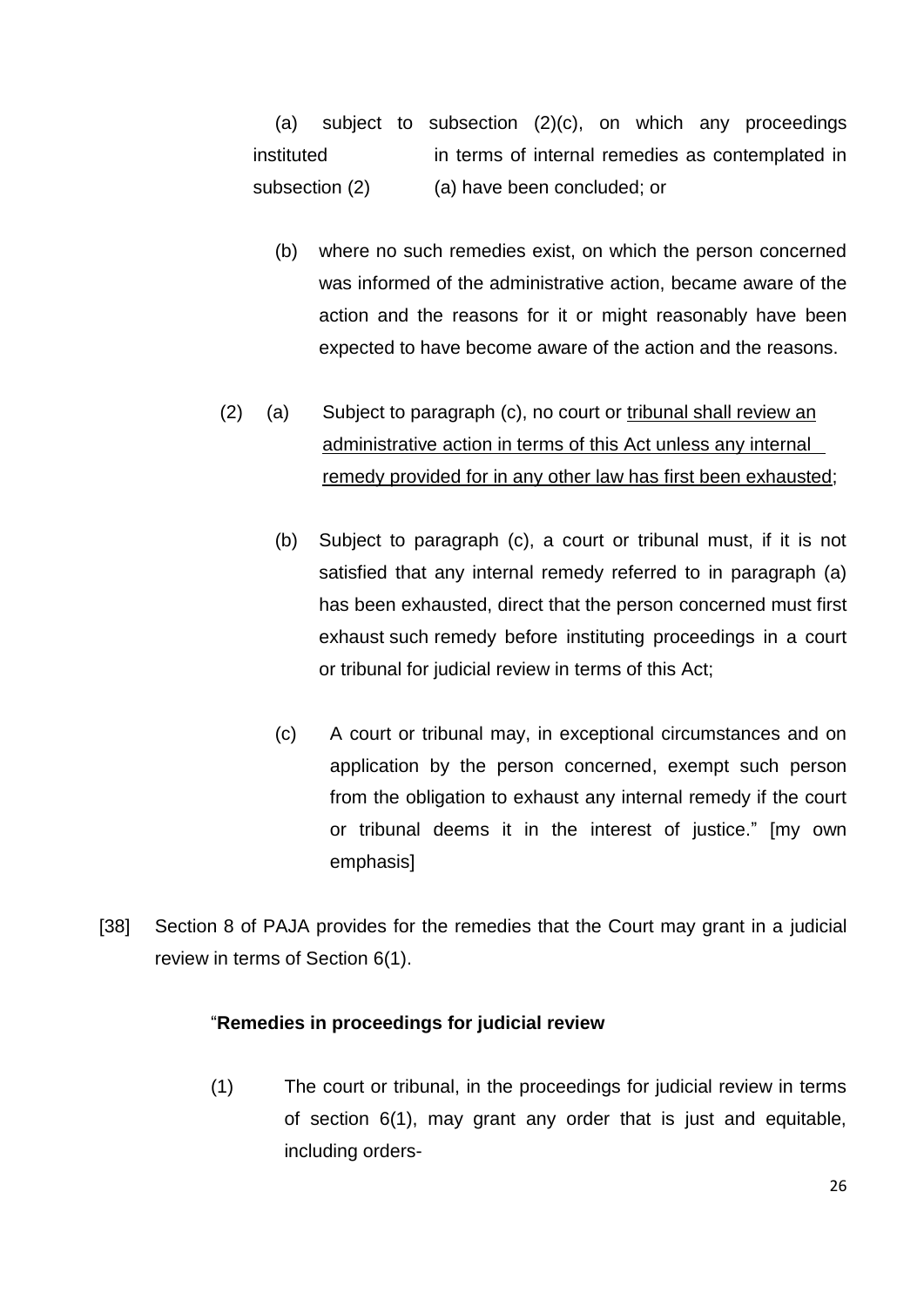- (a) Directing the administrator-
	- (i) to give reasons; or
	- (ii) to act in the manner the court or tribunal requires;
- (b) prohibiting the administrator from acting in a particular manner;
- (c) setting aside the administrative action and-
	- (i) remitting the matter for reconsideration by the administrator, with or without directions; or
	- (ii) in exceptional cases-
		- (aa) substituting or varying the administrative action or correcting a defect resulting from the administrative action; or
			- (bb) directing the administrator or any other party to the proceedings to pay compensation;
- (d) declaring the rights of the parties in respect of any matter to which the administrative action relates:
- (e) granting a temporary interdictor other temporary relief; or
- (f) as to costs.
- (2) The court or tribunal, in proceedings for judicial review in terms of section 6(3), may grant any order that is just and equitable, including orders-
	- (a) directing the taking of the decision;
	- (b) declaring the rights of the parties in relation to the taking of the decision;
	- (c) directing any of the parties to do, or to refrain from doing, any actor thing the doing, or the refraining from the doing, of which the court or tribunal considers necessary to do justice between the parties; or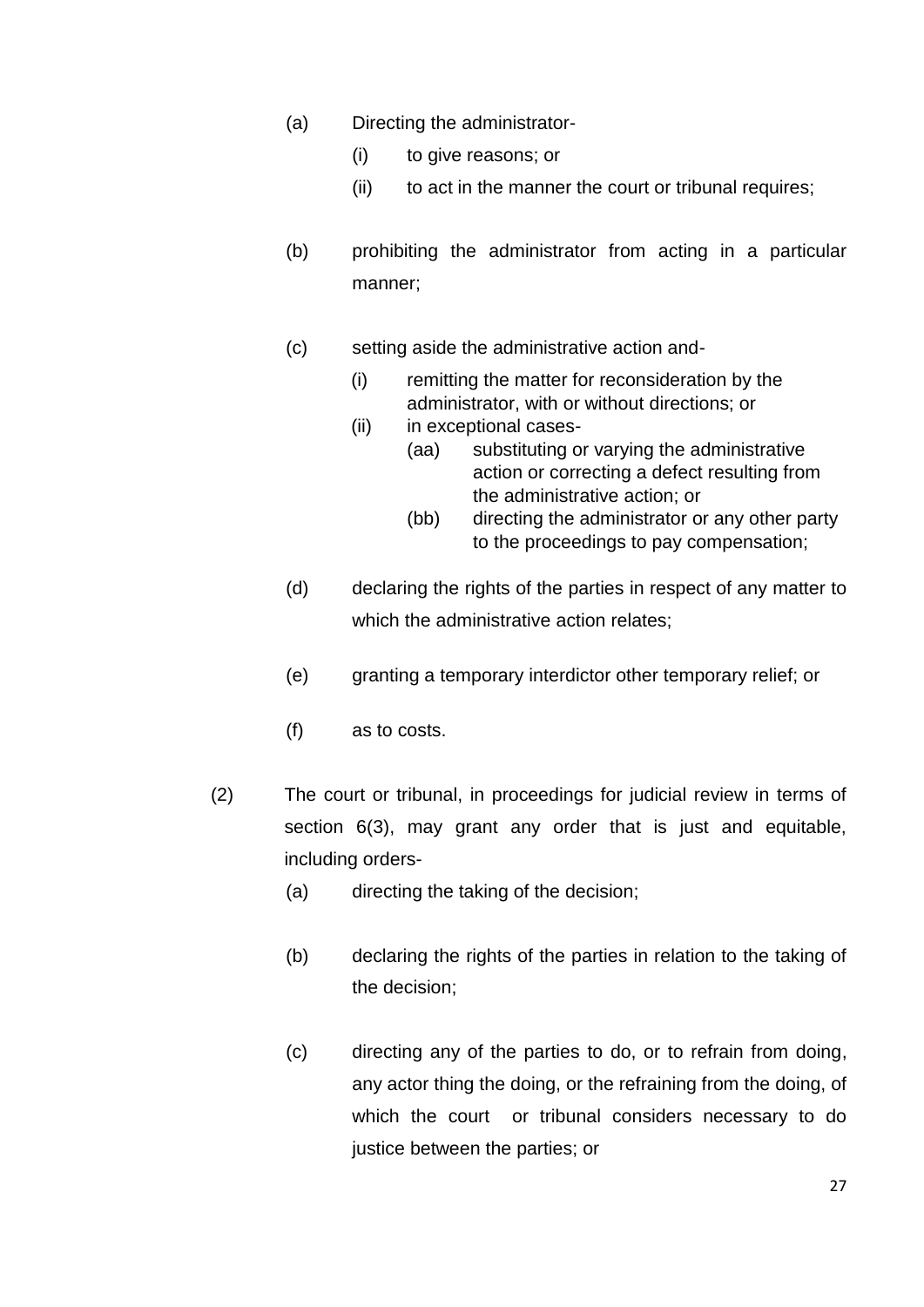(d) as to costs."

#### **Is the procedure prescribed by PAJA peremptory?**

[39] It is trite law that the courts control the exercise of public powers by means of judicial review. In **Bato Star Fishing v Minister of Environmental Affairs and Tourism and others**<sup>17</sup>, the court echoed the sentiments expressed by Chaskalson P (as he then was) in **Pharmaceutical Manufacturers Association of SA and Another: In Re Ex Parte President of the Republic of South Africa***<sup>18</sup>* as follows:

> "[22] In *Pharmaceutical Manufacturers Association of SA and Another: In Re Ex Parte President of the Republic of South Africa and Others,* the question of the relationship between the common law grounds of review and the Constitution was considered by this Court. A unanimous Court held that under our new constitutional order the control of public power is always a constitutional matter. There are not two systems of law regulating administrative action — the common law and the Constitution — but only one system of law grounded in the Constitution. The courts' power to review administrative action no longer flows directly from the common law but from PAJA and the Constitution itself. The grundnorm of administrative law is now to be found in the first place not in the doctrine of ultra vires, nor in the doctrine of parliamentary sovereignty, nor in the common law itself, but in the principles of our Constitution. The common law informs the provisions of PAJA and the Constitution, and derives its force from the latter. The extent to which the common law remains relevant to administrative review will have to be developed on a case-by-case basis as the courts interpret and apply the provisions of PAJA and the Constitution." [footnotes omitted]

[40] In **Minister of Health and Another NO v New Clicks South Africa (Pty) Ltd and Others (Treatment Action Campaign and Another as Amici Curiae)**<sup>19</sup> **,** 

<sup>17</sup> 2004 (4) SA 490 (CC) at para 22.

<sup>18</sup> 2000 (2) SA 674 (CC).

<sup>19</sup> 2006 (2) SA 311 (CC) at para 97.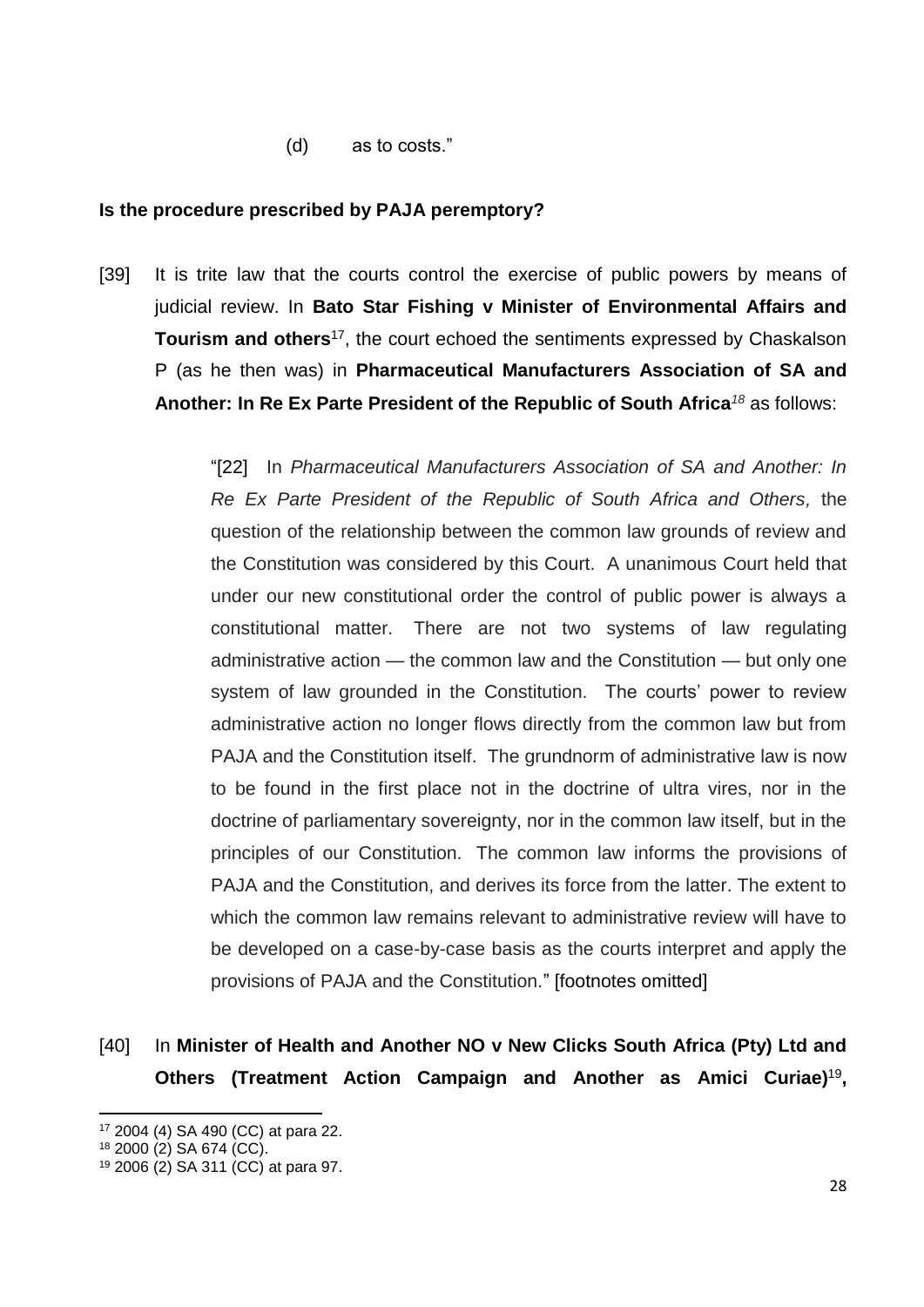Chaskalson CJ (as he then was) on behalf of the majority judgment, adopted with approval the view taken by Professor Hoexter who sums up the relationship between PAJA, the Constitution and the common law as follows:

"The principle of legality clearly provides a much-needed safety net when the PAJA does not apply. However, the Act cannot simply be circumvented by resorting directly to the constitutional rights in s 33. This follows logically from the fact that the PAJA gives effect to the constitutional rights. (The PAJA itself can of course be measured against the constitutional rights, but that is not the same thing.) Nor is it possible to sidestep the Act by resorting to the common law. This, too, is logical, since statutes inevitably displace the common law. The common law may be used to inform the meaning of the constitutional rights and of the Act, but it cannot be regarded as an alternative to the Act."

[41] In **State Information Technology Agency SOC Ltd v Gijima Holdings (Pty) Ltd**<sup>20</sup> where Cachalia JA stated the following:

> "[33] It is necessary to distinguish between a PAJA review, on the one hand and a legality review, on the other. PAJA was enacted to give effect to the right to lawful administrative action in s 33 of the Constitution. And, as it was intended to be, and in substance is, a codification of the rights in s 33, so the Constitutional Court said in *New Clicks*, it was not possible for litigants to go behind it, by relying either directly on s 33(1) or on the common law, when reviewing unlawful administrative actions as this would undermine the very purpose for which it was enacted. So, PAJA covers administrative action while private (contractual) power remains reviewable at common law. In short, if the unlawful administrative action falls within PAJA's remit there is no alternative pathway to review through the common law." [footnotes omitted]

[42] The Supreme Court of Appeal, in **Minister of Home Affairs and Another v Public Protector**<sup>21</sup> reiterated the above principle and held that:

<sup>&</sup>lt;sup>20</sup> 2017 (2) SCA 63 (SCA) at para 33.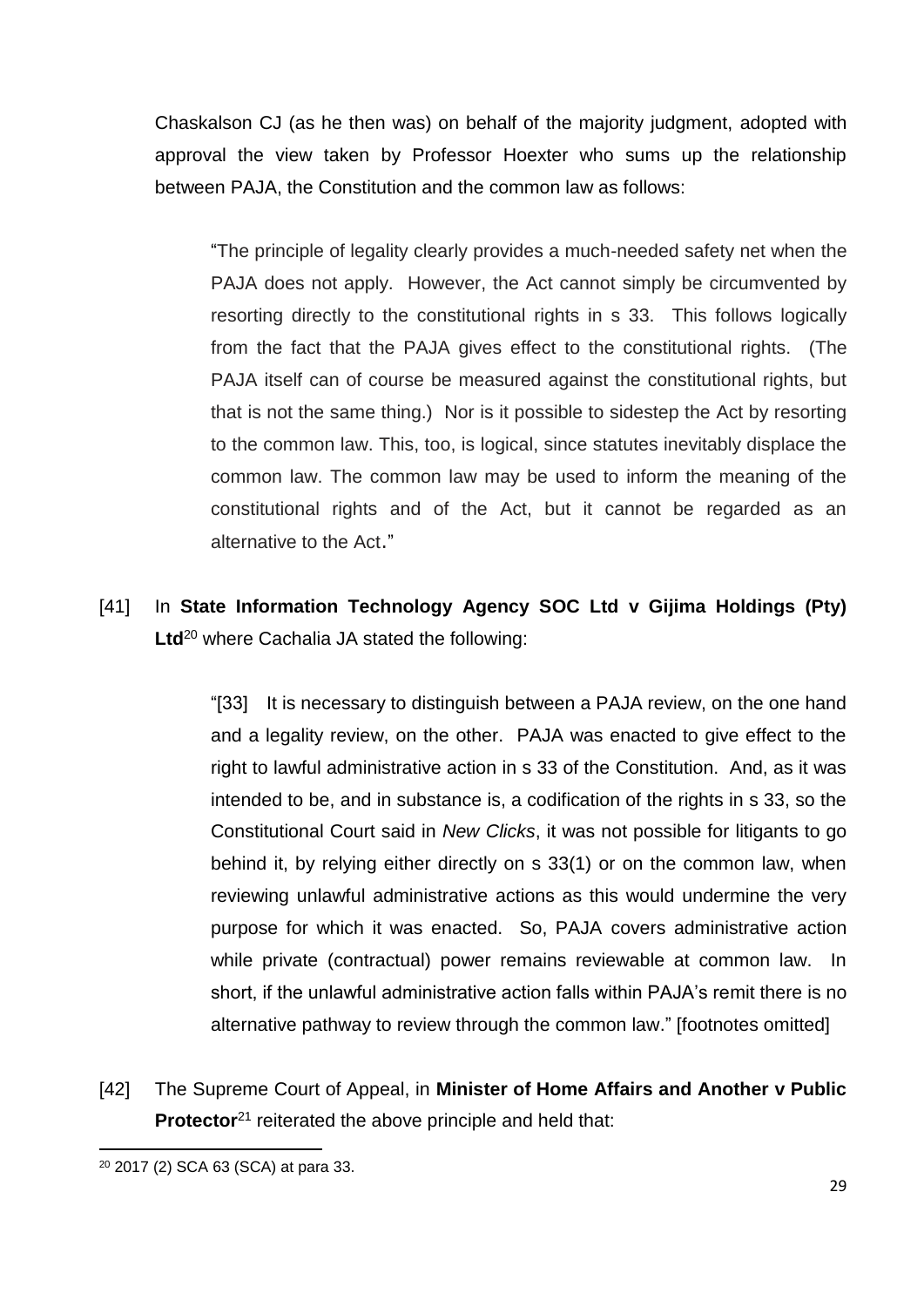"[28] An applicant for judicial review does not have a choice as to the 'pathway' to review: if the impugned action is administrative action, as defined in PAJA, the application must be made in terms of s 6 of PAJA; if the impugned action is some other species of public power, the principle of legality will be the basis of the application for review." [footnote omitted]

## **Analysis**

 $\overline{\phantom{a}}$ 

#### **Locus Standi of the applicants**

- [43] The Mining Forum was appointed by the Traditional Council per letter dated **19 October 2017**, to represent the interests of its communities in relation to compliance with the Social and Labour Plans submitted by all mines operating in the land of the Bapo-Ba-Mogale tribe. The applicants elected to cite the Traditional Council as respondents and not as co-applicants in these proceedings. I have already alluded above that the Traditional Council did not oppose this application
- [44] The applicants do not allege that they were given authority to lodge this application by the Traditional Council. Furthermore, it is not clear as to why Ramoba, who is the President of the Mining Forum, should be cited in his personal capacity.
- [45] Counsel for the applicant submitted that the applicants, have been appointed by the Traditional Council to represent the Bapo Ba Mogale Community and they have a public interest in the implementation of the Social and Labour Plan and consequently do have a right to approach
- [46] Counsel for the respondents indicated that they were not pursuing the issue of *locus standi*. I will in the circumstances not deal further with this matter and make a finding that the applicants have the legal standing to lodge this application.

<sup>21</sup> 2018 (3) SA 380 (SCA). Compare MEC for Health, Eastern Cape and Another v Kirland Investments (Pty) Ltd t/a Eye & Lazer Institute 2014 (3) SA 481 (CC); Merafong City Local Municipality v AngloGold Ashanti Ltd 2017 (2) SA 211 (CC); Department of Transport and Others v Tasima (Pty) Ltd 2017 (2) SA 622 (CC).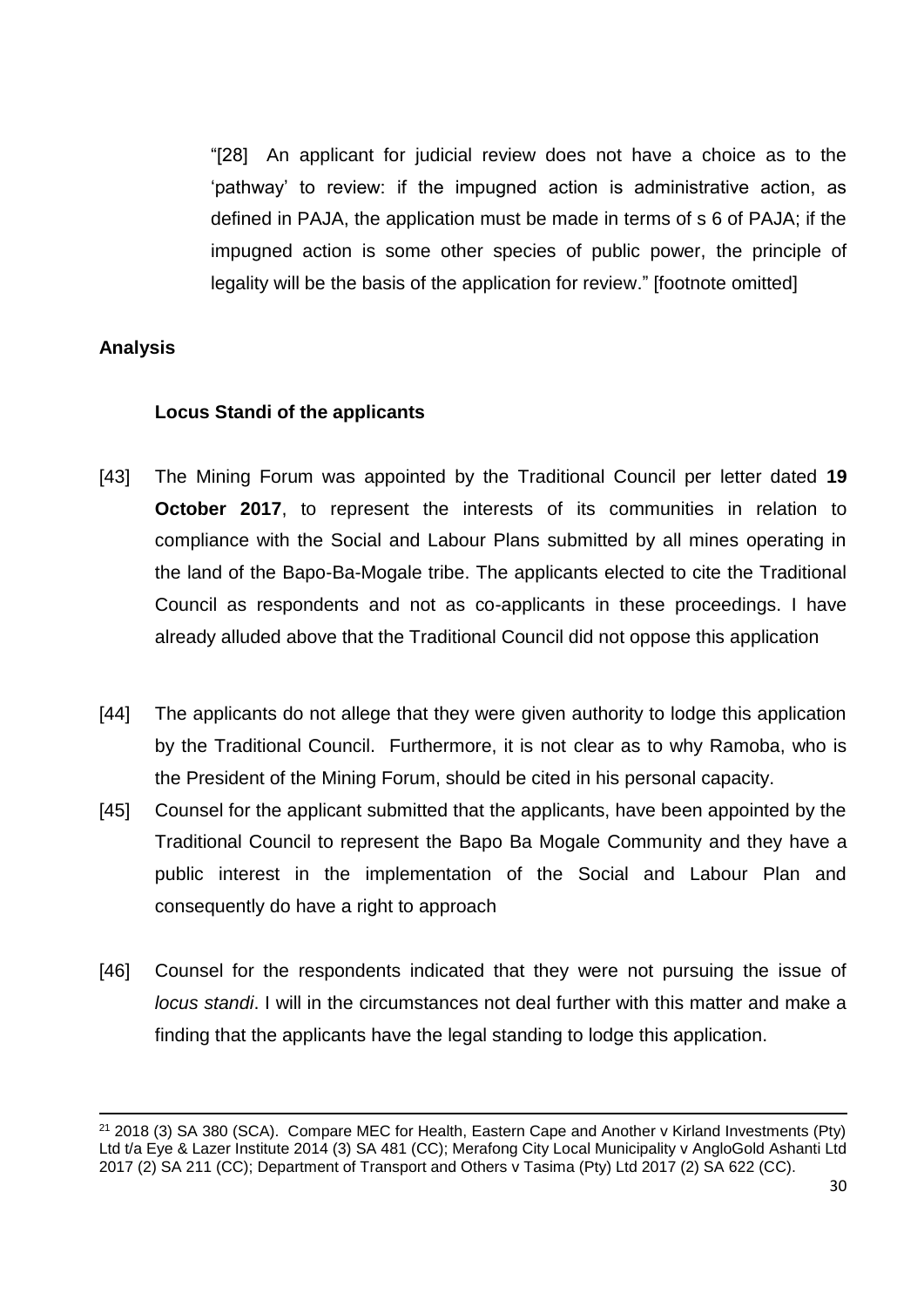#### **Is PAJA applicable in these proceedings?**

- [47] From the onset, it can be assumed that the applicants acknowledge and concede that the Department did take action against Lonmin which resulted in the invocation of the Section 93(1) notices, in order to ensure that Lonmin complied with its obligations and commitments in the Social and Labour Plan. Furthermore, it is not in dispute and it is common cause that the Regional Manager of the Department conducted an inspection on the **10** and **11 August 2017**, at the Lonmin Mine in relation to the Social and Labour Plan compliance, which report was compiled consequent to the inspection, and that on **30 August 2017, t**he Section 93(1)(b)(i) notice was issued by the Regional Manager, who was duly authorized to do so in terms of this section. The Regional Manager directed Lonmin to take steps to rectify the concerns raised in the Section 93 notice and to submit an action plan within 14 days of the notice. When Lonmin failed to fully comply with the aforesaid Section 93(1)(b)(i) notice, the Regional Manager: Mineral Regulations, issued a Section 93(1)(b)(ii) order, wherein he suspended all mining activities of Lonmin with immediate effect. Having made the necessary representations and having complied with the issues raised, Lonmin submitted an action plan which was accepted by the Department. The amended Social and Labour Action Plan is presently in operation, and will remain applicable until set aside as provided in Section 96(2)(a) of the MPRDA.<sup>22</sup>
- [48] The abovementioned common cause facts between the applicants and the respondents, takes care of the order sought in paragraph 1 of the Notice of Motion, namely that it is not necessary to grant a declaratory order, which is to the effect that the Minister failed to take positive steps to ensure that Lonmin complied with its obligations.

 $\overline{\phantom{a}}$  $22$  Section 96 (2)(a) provides that:

<sup>&</sup>quot;An appeal in terms of subsection (1) does not suspend the administrative decision, unless it is suspended by the Director- General or the Minister, as the case may be."

Also see: Oudekraal Estates (Pty) Ltd v City of Cape Town and Others 2004 (6) SA 222 (SCA).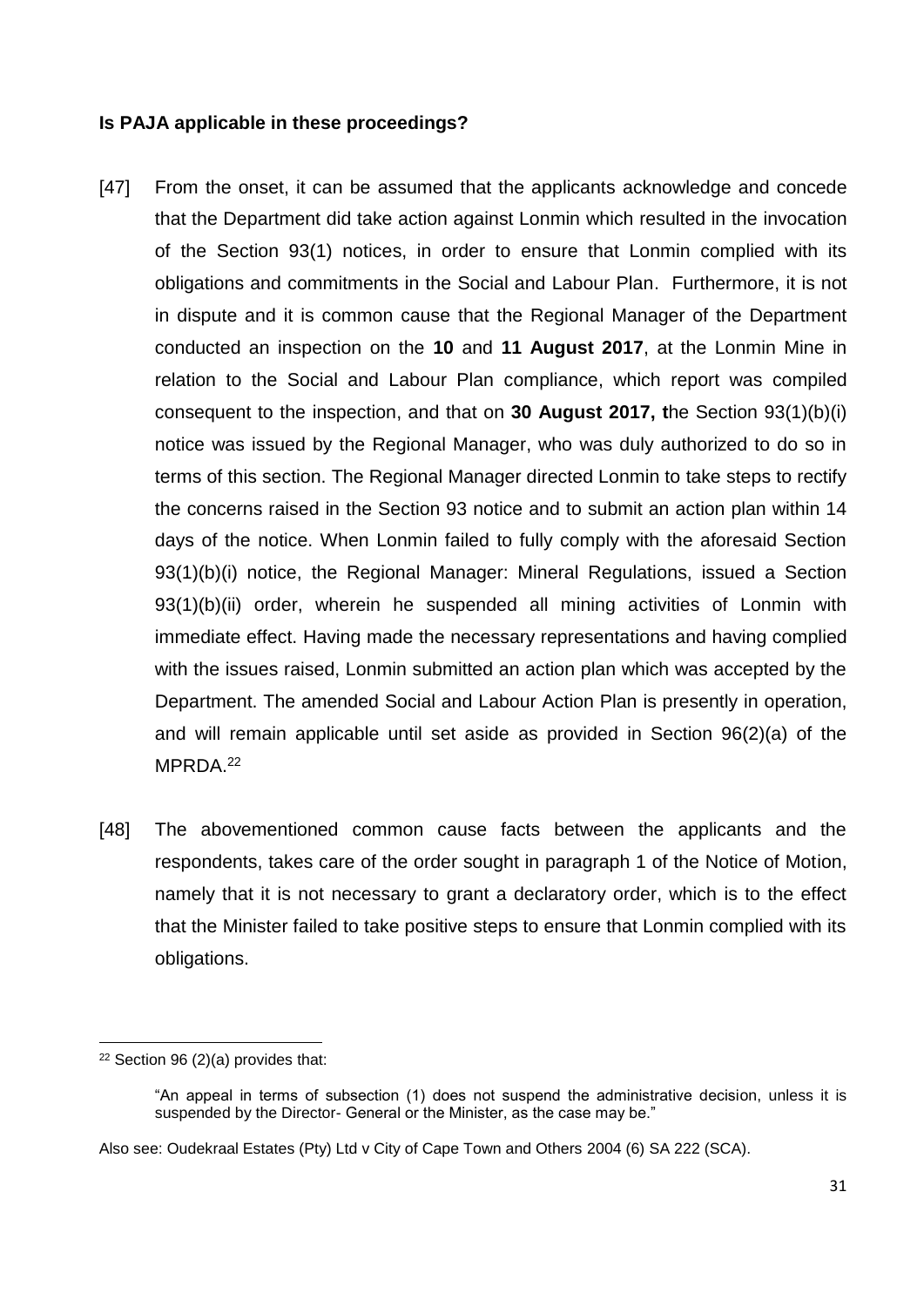- [49] The same approach must be applied to the order sought in paragraph 3 of the Notice of Motion, wherein the applicants seek an order directing the Minister to suspend the mining rights or permits granted to Lonmin respondents, until they have complied with the obligations in terms of the Social and Labour Plan for 2014  $-2018.$
- [50] I alluded that the Department suspended and later revoked the suspension of Lonmin's mining permit, and duly followed the procedure prescribed in Section 93 in that regard, the reason being that Lonmin should comply with its obligation in terms of the Social and Labour Plan.
- [51] Section 47 empowers the Minister or an authorized person to cancel or suspend amongst others, any prospecting right or mining permit if the holder of the permit contravenes the Act.<sup>23</sup> Similarly, Section  $93(1)(b)(ii)^{24}$  empowers an authorized person to suspend or terminate prospecting or mining operations of a holder of the relevant right or permit if a contravention or suspected contravention of the provisions of the MPRDA is discovered.
- [52] Both Sections 47 and 93 make it imperative for the Minister and the authorized official respectively, to first afford the holder of the right to a permit, reasonable opportunity to make representations and even remedy the contraventions complained about.
- [53] Section 93 and 47 seem to be having the same effect, the difference being that in the former, the action is being taken by officials duly authorized whereas in the latter, the Minister or designated person is the one authorized to take action. Besides, the Minister, if he must invoke the provisions of Section 47, to request Lonmin to take certain remedial steps (same as in Section 93) before the permit can be suspended or cancelled.

 $\overline{a}$ <sup>23</sup> Id at para 33.

 $24$  Id at para 32.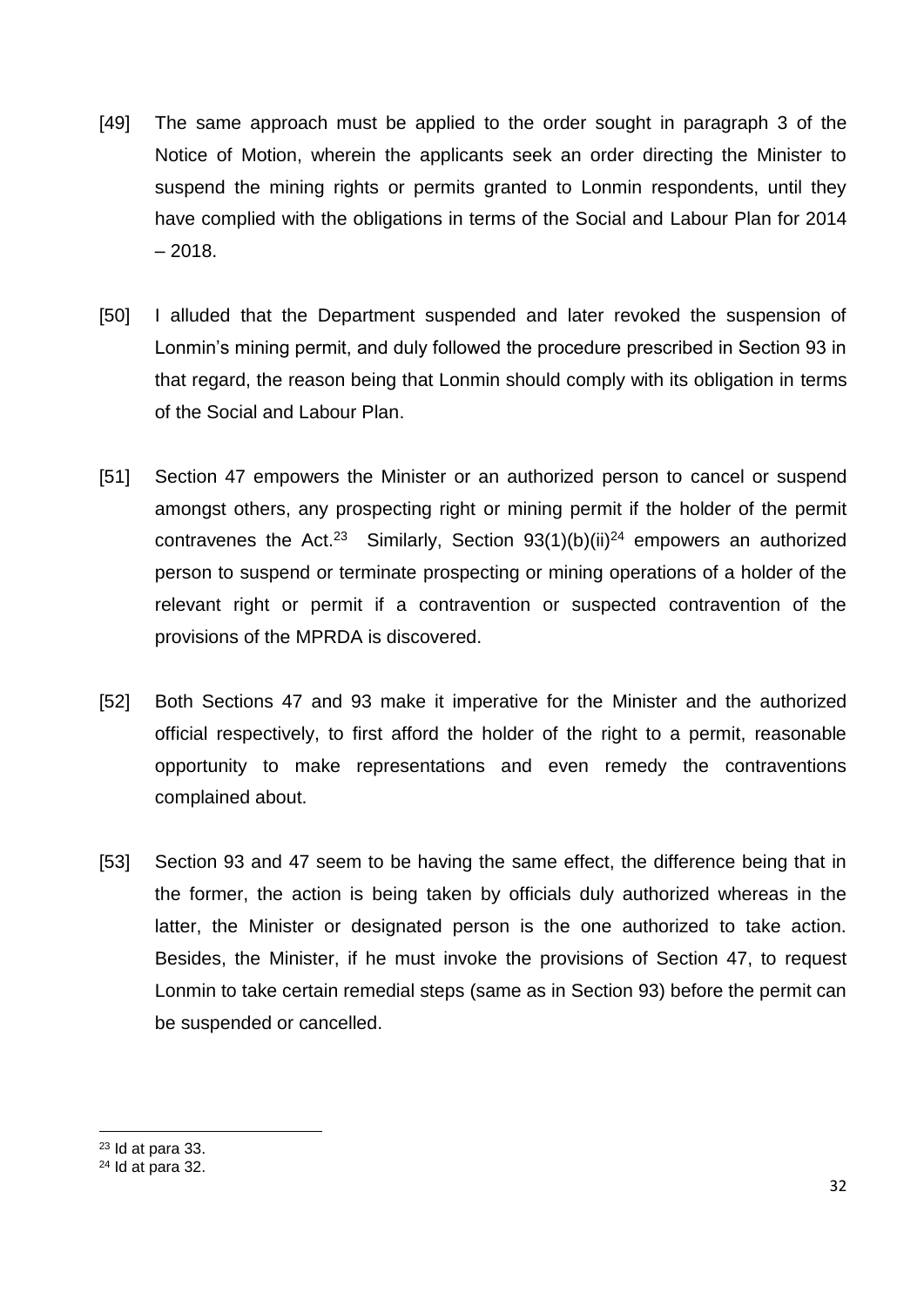- [54] Counsel for the applicants, in his written and oral submissions raised an issue which is not supported by the applicants' founding papers, namely, that the official who withdrew the Section 93 notice was not authorized to do so in terms of the MPRDA. He argues that in terms of Section 93(2) of the MPRDA, the Director-General is the only official authorized to confirm or set aside any order contemplated in Section 93(1)(a) or (b). This submission flies in the face of the provisions of Section 103(3) which permits the Director-General to "delegate any power or assign any such, duty to any other officer". Furthermore in the letters setting aside the Section 93 notice and order addressed to Lonmin on **1 December 2017**, the Acting Chief Director: Western Region, states that he was duly authorized in terms of Section 103(1) of MPRDA to act as he did.
- [55] The MPRDA clearly defines that any action taken by the authorized officials in terms of Section 93, falls within the purview of an administrative action as defined in Section 1 of PAJA.<sup>25</sup> The applicants' case took a different approach in the replying affidavit when they conceded that PAJA is applicable for the purpose of reviewing the administrative action taken by the officials of the Department. They even went further to state that the Minister should have invoked the provisions of Section 47 when Lonmin failed to comply with the Section 93 notices.
- [56] Despite conceding in the replying affidavit that the Minister or the Director-General or their delegate exercised an administrative action as defined in PAJA and that failure to act in accordance with the statutory obligation by the Minister or Department officials renders the act reviewable in terms of the procedures prescribed by PAJA, counsel for the applicants submits that "the mandate of the Minister, which has its origins in the Constitution, is not administrative but executive."
- [57] This submission is inconceivable in that this Court cannot prescribe to the executive arm of the State or the administrator of government to follow a procedure prescribed in either Section 47 or 93, which tend to achieve the same result. The Minister or the Department is empowered to monitor the implementation of the

 $25$  Id at para 35.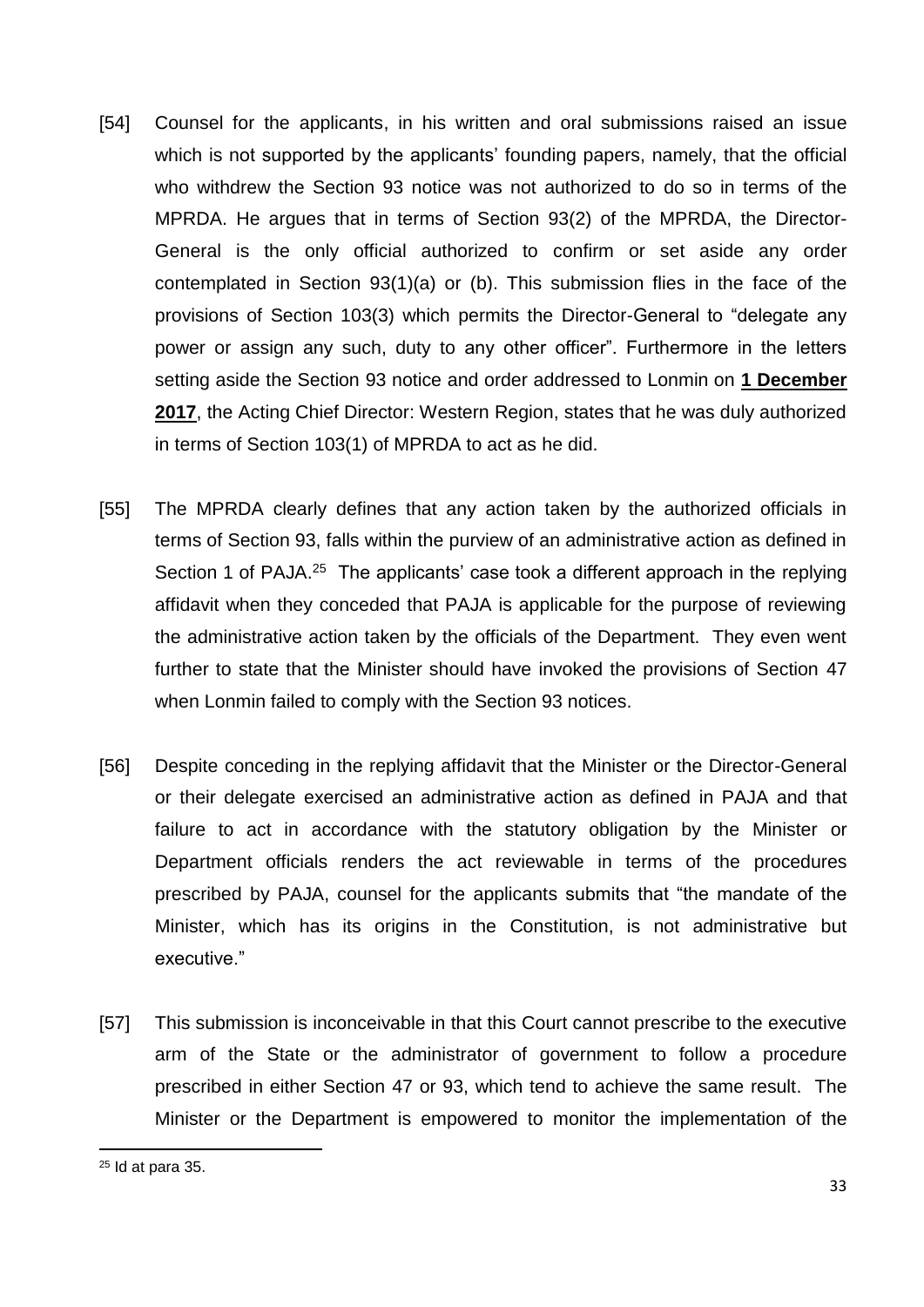Social and Labour Plan. The Court must in this case avoid encroaching upon the executive functions and powers entrusted upon the Minister and the Department, and should in the circumstances exercise judicial deference.

See **Bato Star**<sup>26</sup> at paragraph [48] where the court said:

"[48] In treating the decisions of administrative agencies with the appropriate respect, a court is recognising the proper role of the executive within the Constitution. In doing so a court should be careful not to attribute to itself superior wisdom in relation to matters entrusted to other branches of government. A court should thus give due weight to findings of fact and policy decisions made by those with special expertise and experience in the field. The extent to which a court should give weight to these considerations will depend upon the character of the decision itself, as well as on the identity of the decision-maker. A decision that requires an equilibrium to be struck between a range of competing interests or considerations and which is to be taken by a person or institution with specific expertise in that area must be shown respect by the courts. Often a power will identify a goal to be achieved, but will not dictate which route should be followed to achieve that goal. In such circumstances a court should pay due respect to the route selected by the decision-maker. This does not mean however that where the decision is one which will not reasonably result in the achievement of the goal, or which is not reasonably supported on the facts or not reasonable in the light of the reasons given for it, a court may not review that decision. A court should not rubber-stamp an unreasonable decision simply because of the complexity of the decision or the identity of the decision-maker."

[58] Counsel for the applicants submits that the Acting Chief Director had no authority to withdraw the Section 93 orders and sought to persuade this Court to set that administrative decision aside in order for the suspension order issued by the Acting Chief Director, which suspended the mining permit of Lonmin, to stand and remain applicable. In other words, he submits that the Section 93 order should be

<sup>&</sup>lt;sup>26</sup> Bato Star above n17; compare Government of the RSA v Von Abo 2011 (5) SA 262 (SCA).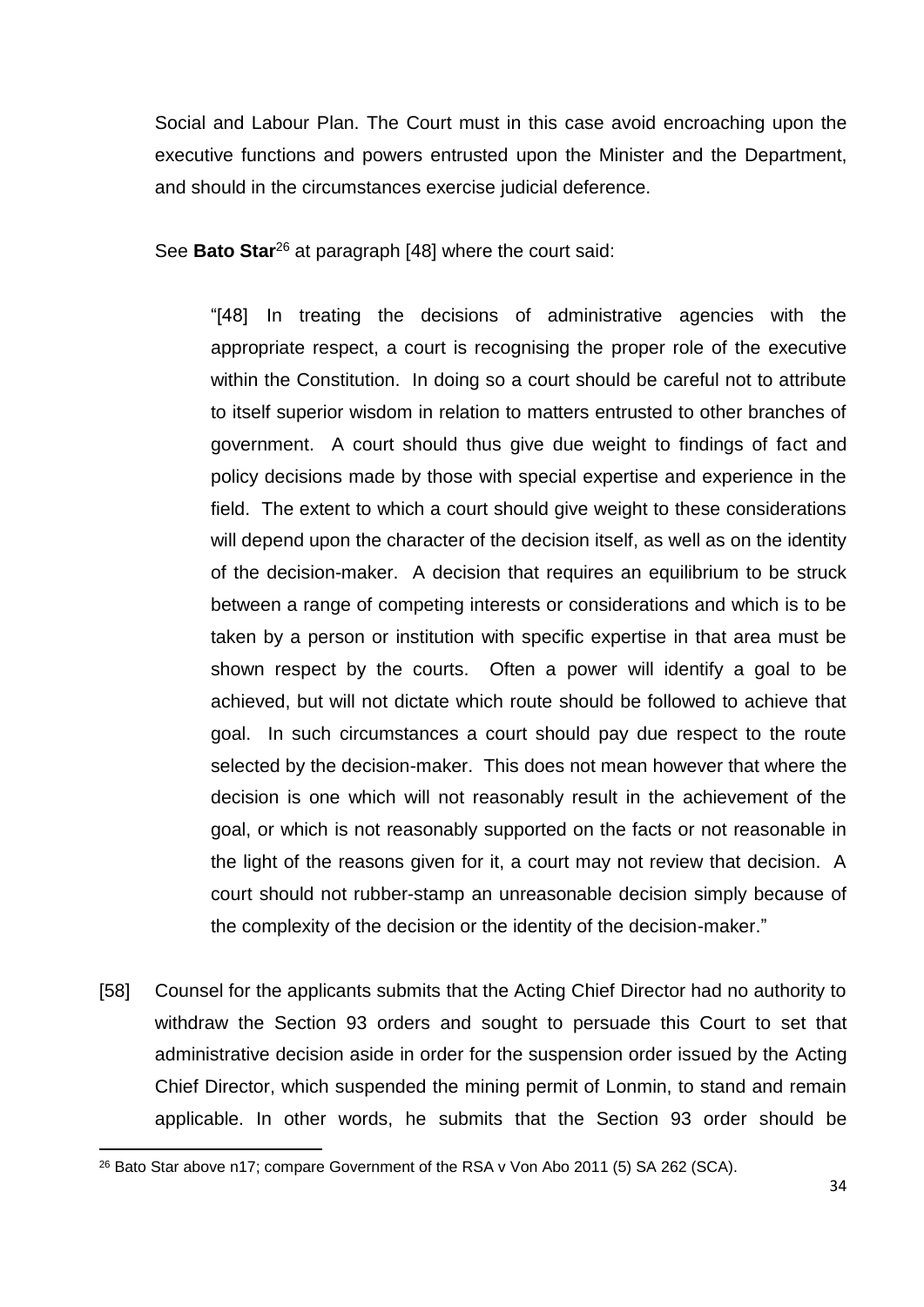reinstated. This argument is not supported by the orders sought in the Notice of Motion and founding papers of the applicants. Furthermore, I wish to remark that some of the objectives of the MPRDA is to promote and enforce the implementation of the Social and Labour Plan.<sup>27</sup> Lonmin will not be in a position to fulfil its obligations in terms of the Social and Labour Plan if its mining operation is suspended or terminated, with dire consequences to the beneficiaries of the Social and Labour Plan.

[59] The Department has taken the necessary steps to ensure that Lonmin complies with its undertakings. It directed Lonmin to submit an amended Social and Labour Plan, whose implementation will be constantly monitored by it, to the benefit of the community of the Bapo-Ba-Mogale Community. I reiterate that suspending the mining permit will not benefit the community in that Lonmin will be incapacitated and deprived of the opportunity to mine and generate income. A declaratory order in that regard will not be appropriate. I am of the view that the applicants should be non-suited in respect of the orders sought in paragraphs 1 and 3 of the Notice of Motion.

# **Is Section 24(b)(ii) of the Constitution applicable?**

[60] Section 24 of the Constitution provides that:

#### "**Environment** – Everyone has the right –

- (a) to an environment that is not harmful to their health or well-being; and
- (b) to have the environment protected, for the benefit of present and future generations, through reasonable legislative and other measures that –
	- (i) prevent pollution and ecological degradation;
	- (ii) promote conservation; and

<sup>&</sup>lt;sup>27</sup> See Section  $2(d):(a)$  and(i) of the MPRDA in [28] above.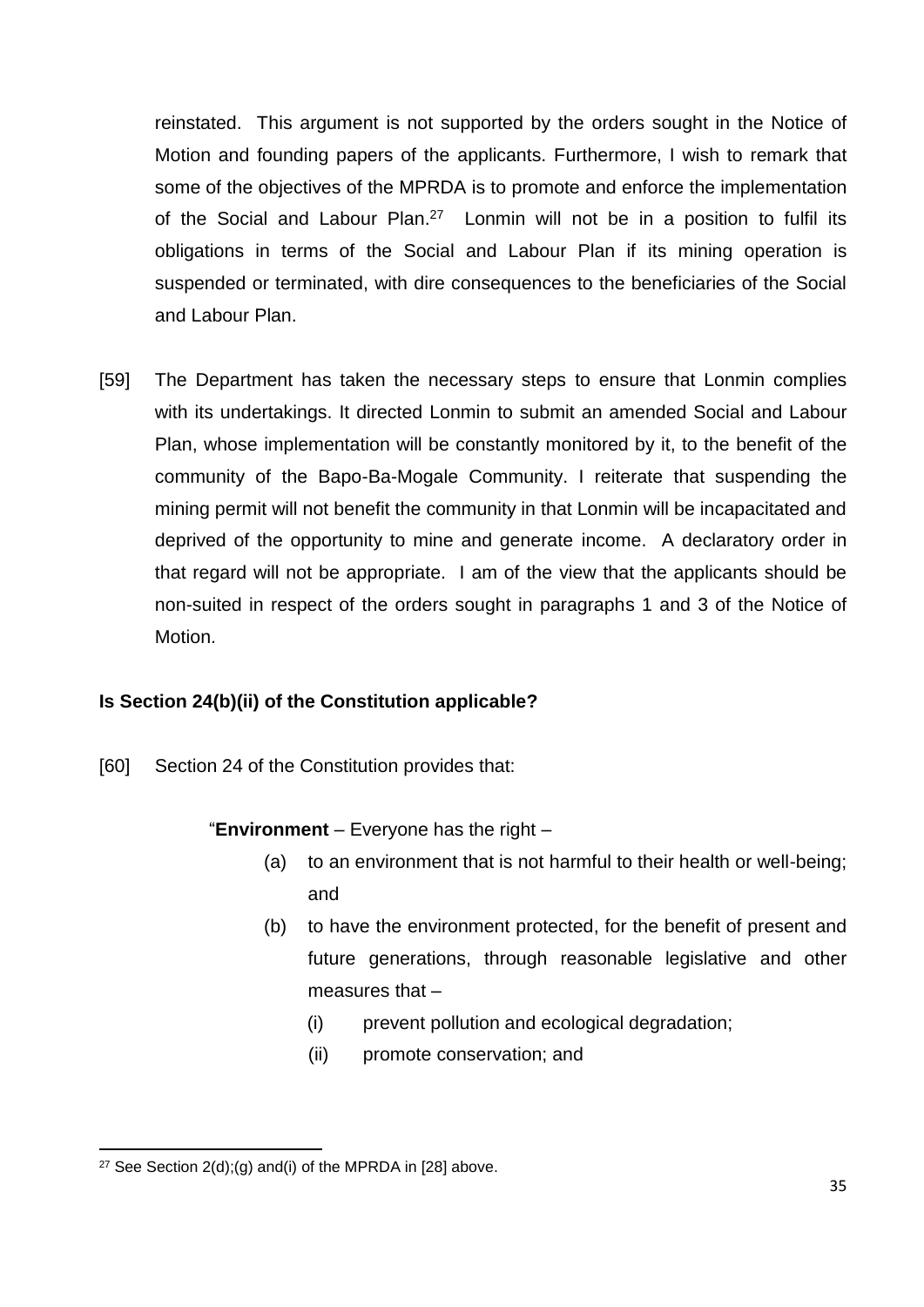- (iii) secure ecologically sustainable development and use of natural resources while promoting justifiable economic and social development."
- [61] One of the objects of the MPRDA is to give effect to Section 24 of the Constitution by ensuring that the nation's mineral and petroleum resources are developed in an orderly and ecologically sustainable manner while promoting justifiable social and economic development. This objective, is occasioned by the provisions of Section 24(b)(iii) of the Constitution.
- [62] The applicants do not seem to rely on Section 24(a). The power to enact legislative measures as prescribed in subsection (b) is vested in the Legislature and has no bearing on the Lonmin respondents. Furthermore, the applicants do not allege any failure by the Minister to enact legislation that prevents pollution and ecological degradation, promote conservation and secure ecologically sustainable development.
- [63] Counsel for Lonmin respondents, referred to the various legislative enactments which aim at giving effect to Section 24(b)(iii) namely, the National Environment Management Act 107 of 1998 (NEMA) including the MPRDA. The right entrenched in Section 24 only plays a subsidiary or supporting role. See **My Vote Counts NPC v Speaker of the National Assembly and Others,** <sup>28</sup> where the court held that:

"[53] These considerations yield the norm that a litigant cannot directly invoke the Constitution to extract a right he or she seeks to enforce without first relying on, or attacking the constitutionality of, legislation enacted to give effect to that right. This is the form of constitutional subsidiarity Parliament invokes here. Once legislation to fulfil a constitutional right exists, the Constitution's embodiment of that right is no longer the prime mechanism for its enforcement. The legislation is primary. The right in the Constitution plays only a subsidiary or supporting role.'' (footnote omitted)

<sup>&</sup>lt;sup>28</sup> 2016 (1) SA 132 (CC) at paras 53 and 160.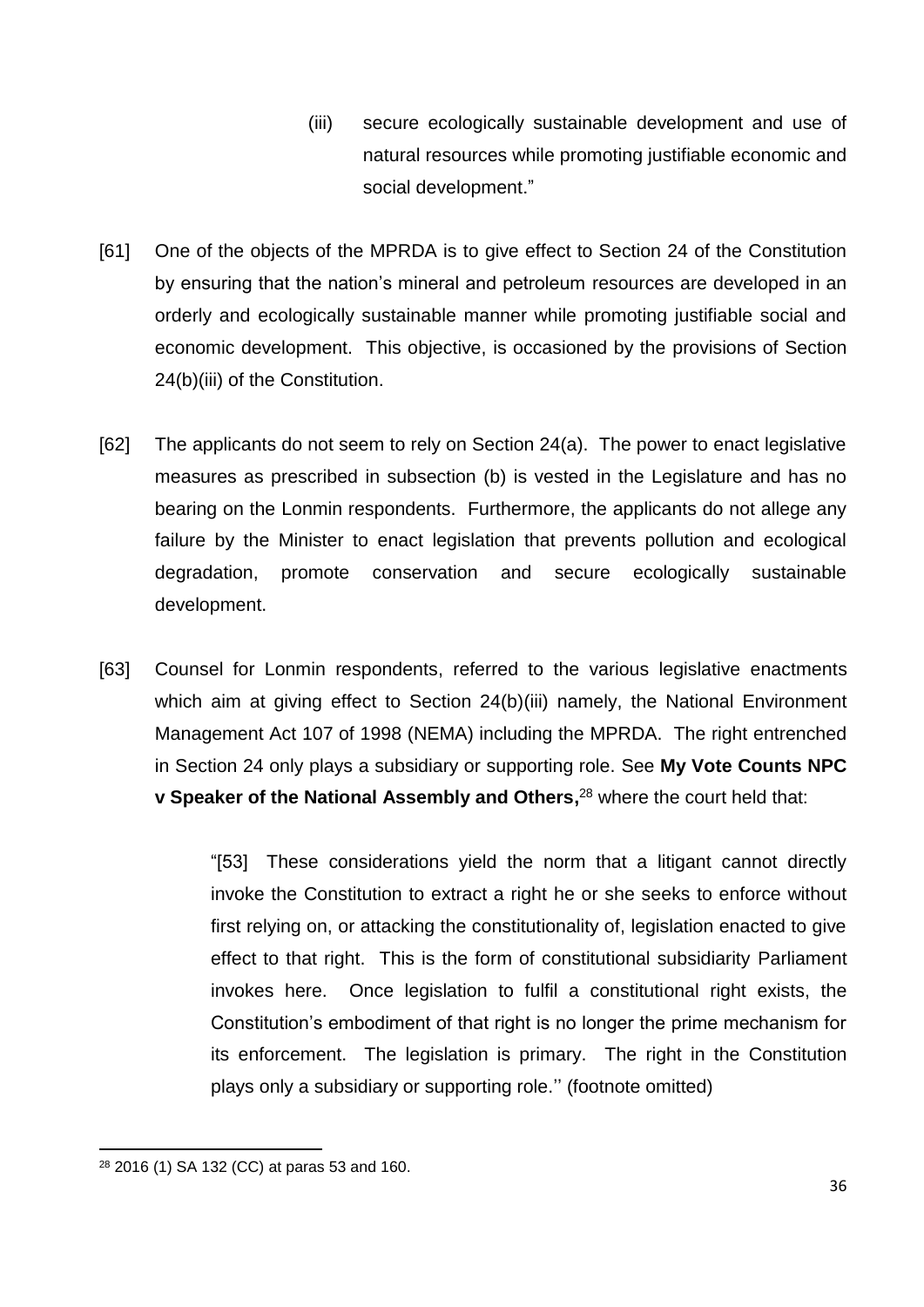"[160] Contrary to the suggestion in the minority judgment that our insistence on compliance with the principle puts form ahead of substance, this principle plays an important role. The minority judgment correctly identifies the 'interrelated reasons from which the notion of subsidiarity springs'. First, allowing a litigant to rely directly on a fundamental right contained in the Constitution, rather than on legislation enacted in terms of the Constitution to give effect to that right, 'would defeat the purpose of the Constitution in requiring the right to be given effect by means of national legislation'. Second, comity between the arms of government enjoins courts to respect the efforts of other arms of government in fulfilling constitutional rights. Third, 'allowing reliance directly on constitutional rights, in defiance of their statutory embodiment, would encourage the development of two parallel systems of law'." (footnotes omitted)

[64] I am of the view that the order sought in paragraph 2 of the Notice of Motion is displaced and not substantiated by the applicants' founding papers. This order cannot be granted.

#### **Interdict**

- [65] The applicants are also seeking an interdict against Lonmin restraining them from ceding and or transferring their mining rights to Sibanye-Stillwater, pending the implementation of its obligations arising from the Social and Labour Plan of 2014 to 2018.
- [66] Once again, the order sought is not supported by any facts. There is nothing in the applicants' papers to substantiate the allegation that the purported transfer of the mining permit is a scheme aimed at avoiding the obligations contained in the Social and Labour Plan. Firstly, the allegation is factually incorrect in that the transaction is an all share purchase in terms of which Sibanye-Stillwater would purchase the issued shares in Lonmin and has no bearing on the Social and Labour Plan. This is conceded by Counsel for applicants.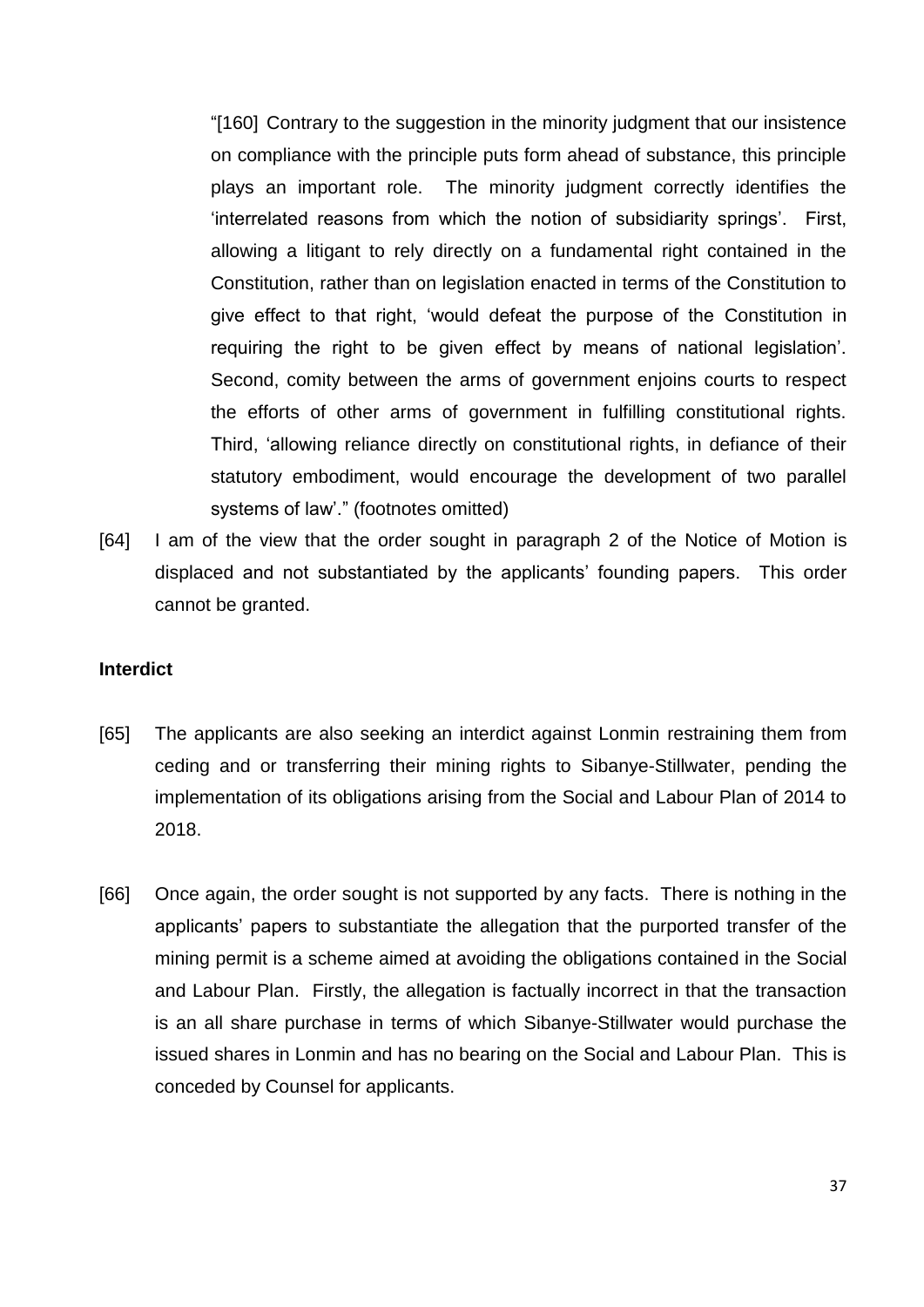- [67] Secondly, the mining rights cannot be transferred or ceded or cannot be alienated without the written consent of the Minister as prescribed in Section 11 of the MPRDA.<sup>29</sup> Applicants have not established a prima facie right that would entitle them to interdict Lonmin from transferring or even ceding its issued shares. Counsel for the applicants argued that if the Court sets aside the administrative action by the Department officials taken in terms of the Section 93 notice, then in that case, the applicants will not pursue the restraining order sought in paragraph 4 of the Notice of Motion.
- [68] I have already indicated above, that the applicants are not entitled to the declaratory orders sought. As a result, I assume that, the applicant will still persue the restraining application for an interdict. None of the elements for an interdict were alleged in the founding papers .Furthermore, the applicants' reliance on various factual scenarios, make it difficult for one to comprehend as to the exact order sought in the Notice of Motion. Applicants are seeking a declaratory order directing that the Department failed to take action against Lonmin for its failure to comply with the Social and Labour Plan; and consequently that the Department or the Minister should be ordered to suspend the mining rights permit, until such time that Lonmin has complied with the Social and Labour Plan. In the meantime Lonmin should also be restrained from transferring its shares to Sibanye-Stillwater, in order for Lonmin to comply with its undertaking in the Social and Labour Plan. I will in the circumstances assume that they are seeking a temporary interdict. The nature of the order sought is contradictory: Lonmin should be ordered to stop operating, and its mining licence should be suspended. Whilst its mining operation is being suspended, Lonmin should not be allowed to transfer it's issued shares and yet it is expected of Lonmin to generate income in order to comply with its Social and Labour Plan obligations.
- [69] In considering an application for a temporary restraining order, together with all the orders sought in the Notice of Motion, the Court should be careful not to traverse

<sup>&</sup>lt;sup>29</sup> Section 11(1) provides that: "A prospecting right or mining right or an interest in any such right, or a controlling interest in a company or close corporation, may not be ceded, transferred, let, sublet, assigned, alienated or otherwise disposed of without the written consent of the Minister, except in the case of change of controlling interest in listed companies."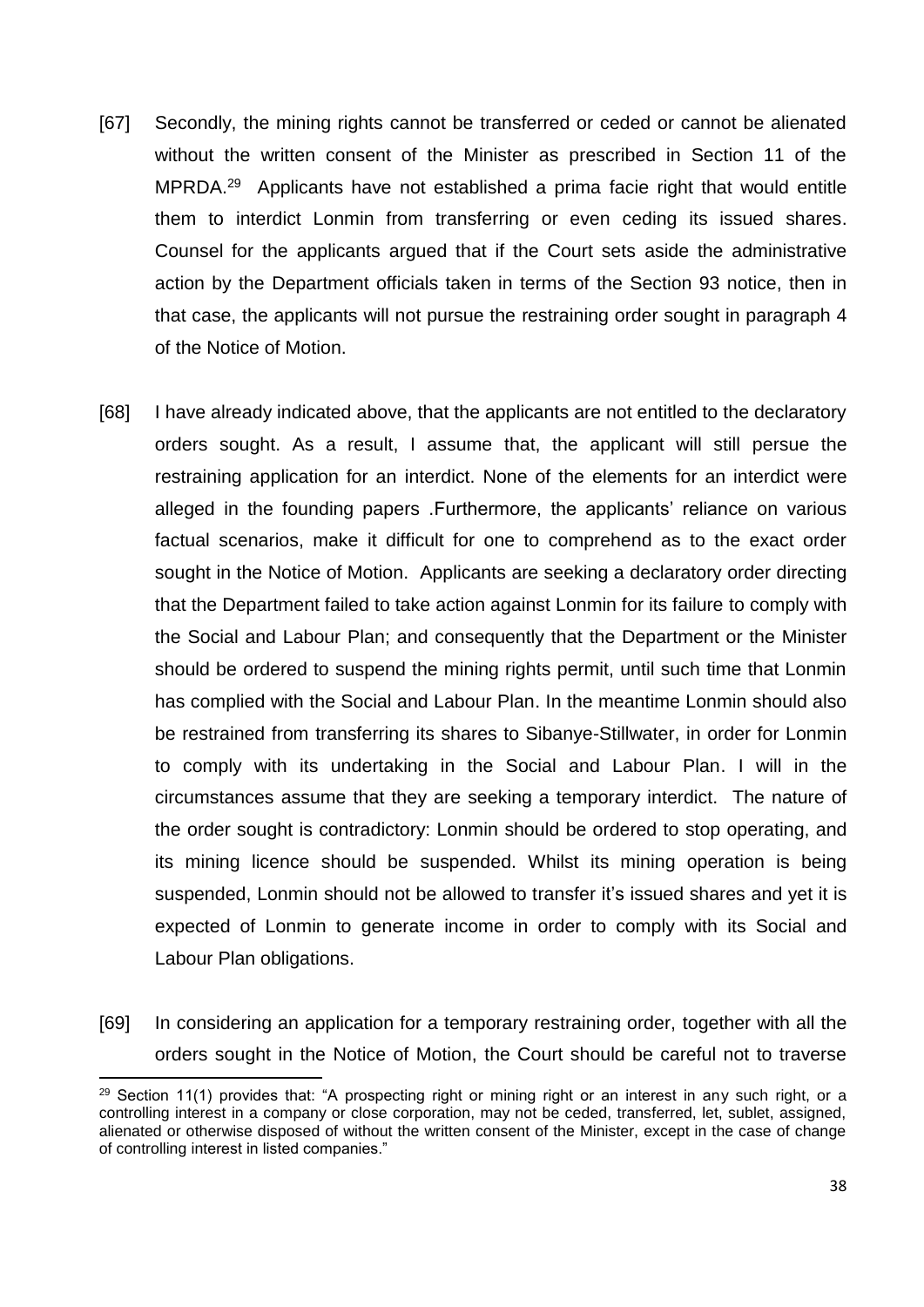into the power and jurisdiction of the executive or legislature which stands to be determined to finality by a judicial review process. The applicants have not established grounds that would entitle this Court to interfere with the administrative actions adopted and applied so far by the Minister and the Department. Furthermore, the applicants have not established a prima-facie right, or that they will suffer any irreparable harm or a well-grounded apprehension of irreparable harm or that the balance of convenience favours them, and that they have no other satisfactory remedy available. To the contrary, I find that this court cannot in the circumstances of this case, prevent Lonmin from exercising its rights to take decisions that will enhance its business opportunities, which will in no way effect it obligation in terms of the Social and Labour Plan.

[70] The following remarks by retired Deputy Chief Justice Moseneke in **National Treasury and Others v Opposition to Urban Tolling Alliance and Others**<sup>30</sup> are apposite:

> "[26] A court must also be alive to and carefully consider whether the temporary restraining order would unduly trespass upon the sole terrain of other branches of Government even before the final determination of the review grounds.<sup>31</sup> A court must be astute not to stop dead the exercise of executive or legislative power before the exercise has been successfully and finally impugned on review. This approach accords well with the comity the courts owe to other branches of Government, provided they act lawfully. Yet another important consideration is whether in deciding an appeal against an interim order, the appellate court would in effect usurp the role of the review court. Ordinarily the appellate court should avoid anticipating the outcome of the review except perhaps where the review has no prospects of success whatsoever."

 $\overline{\phantom{a}}$ <sup>30</sup> 2012 (6) SA 223 (CC) at para 26

<sup>&</sup>lt;sup>31</sup> In England, the courts require an applicant seeking an interim injunction to prevent a statutory body from exercising its powers to establish a real prospect that the applicant will succeed in trial. See *Smith v Inner London Education Authority* [1978] 1 All ER 411. In Canada, the Supreme Court has held that a public body seeking to establish irreparable harm for the purpose of resisting an interdict will be subject to a less onerous standard than a private party. See *RJR- MacDonald Inc v Canada* [1994] 1 R.C.S. 311 at 346.